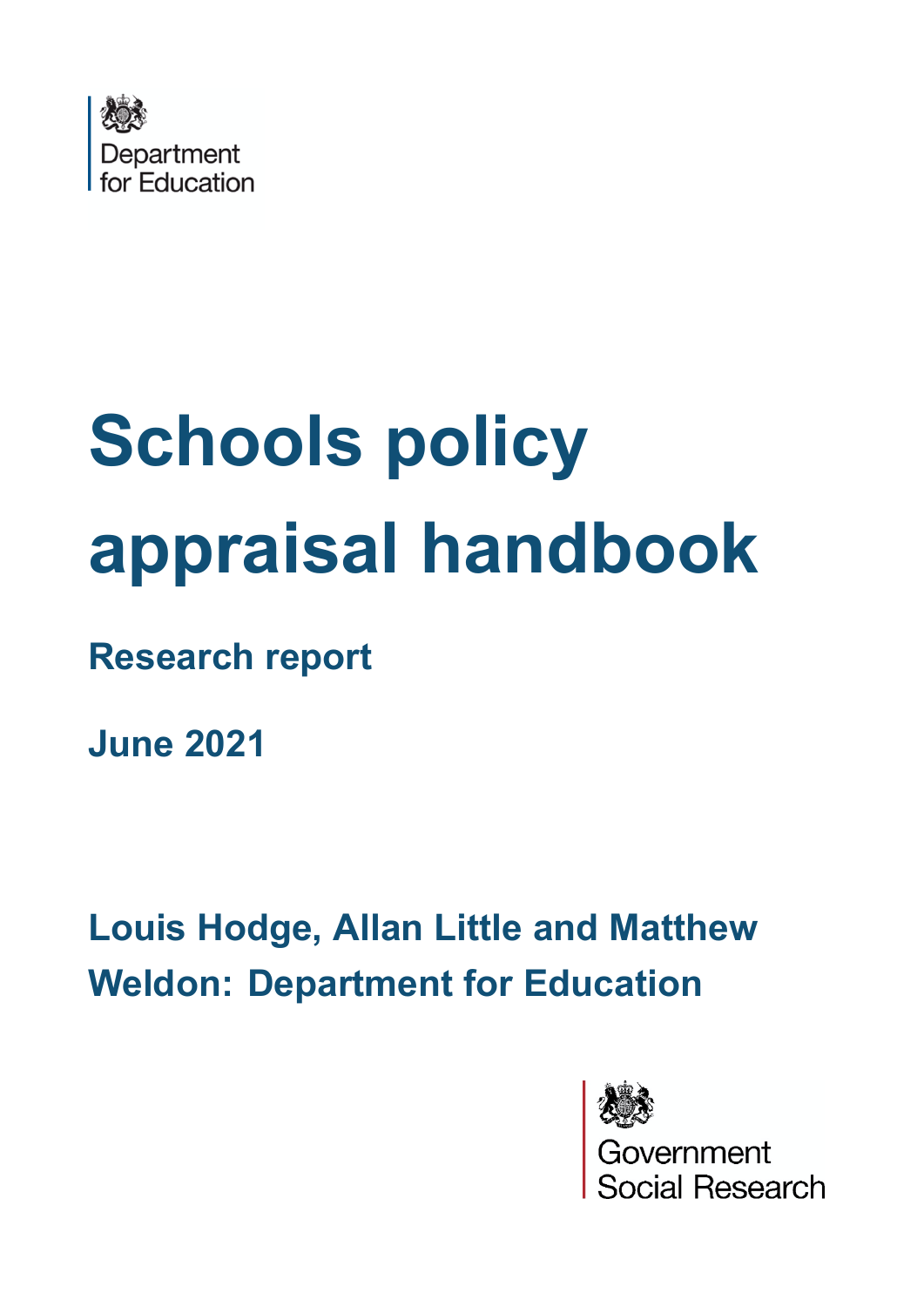# **Contents**

| List of Figures                    | 3              |
|------------------------------------|----------------|
| <b>List of Tables</b>              | $\overline{4}$ |
| Introduction                       | 5              |
| Welfare                            | 7              |
| Non-technical summary              | $\overline{7}$ |
| Social welfare function            | $\overline{7}$ |
| Life-course Models                 | 8              |
| <b>Issues</b>                      | 9              |
| <b>Distributional effects</b>      | 11             |
| Non-technical summary              | 11             |
| Welfare weights                    | 11             |
| The elasticity of marginal utility | 12             |
| <b>Calculating weights</b>         | 12             |
| Welfare weights using LEO          | 13             |
| <b>Estimation results</b>          | 15             |
| Free School Meals example          | 15             |
| <b>Issues</b>                      | 16             |
| Productivity                       | 17             |
| Non-technical summary              | 17             |
| Labour cost uplift                 | 17             |
| Product market uplift              | 18             |
| <b>Issues</b>                      | 19             |
| Growth                             | 21             |
| Non-technical summary              | 21             |
| Macroeconomic benefits             | 21             |
| <b>Issues</b>                      | 22             |
| Signalling                         | 24             |
| Non-technical summary              | 24             |
| Theory and evidence                | 24             |
| <b>Issues</b>                      | 25             |
| Wellbeing                          | 27             |
| Non-technical summary              | 27             |
| Impact of schools on wellbeing     | 28             |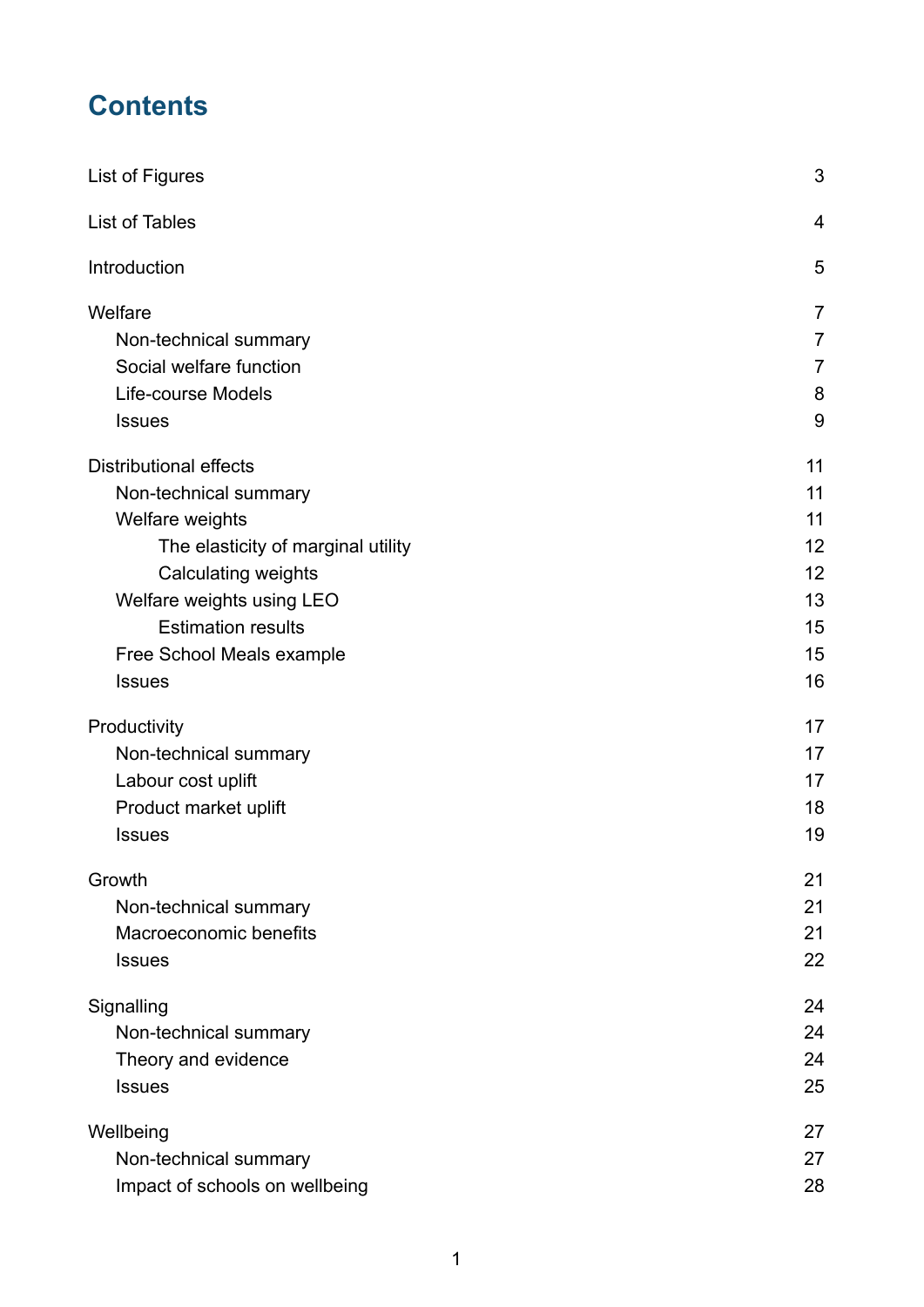| Wellbeing appraisal              | 29 |
|----------------------------------|----|
| <b>Issues</b>                    | 30 |
| Glossary                         | 32 |
| Appendix                         | 33 |
| <b>Welfare Weights Modelling</b> | 33 |
| Model specifications             | 33 |
| Model diagnostics                | 33 |
| References                       | 35 |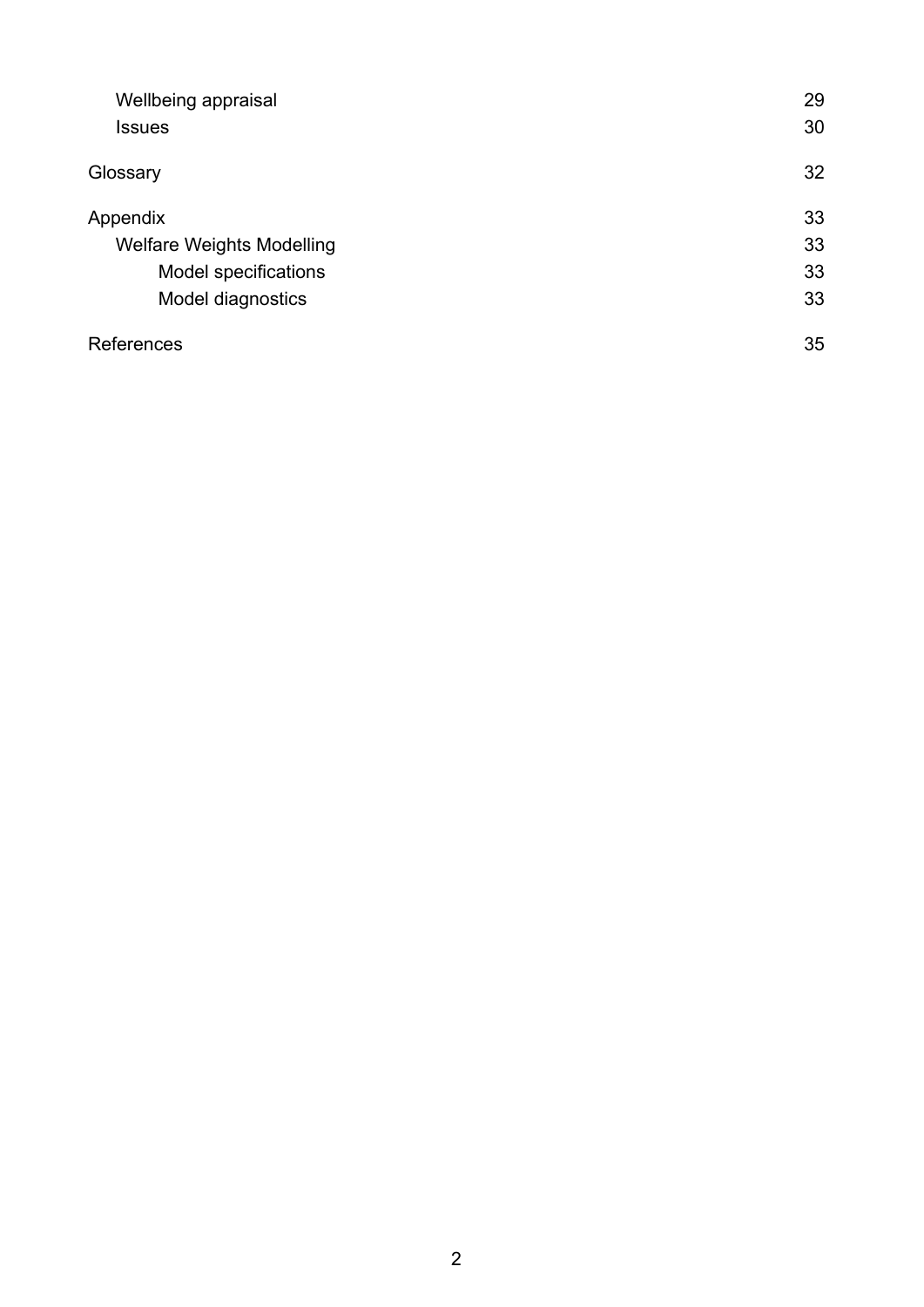# **List of Figures**

| Figure 1: Model of adult life satisfaction                                  |    |
|-----------------------------------------------------------------------------|----|
| Figure 2: FRS: Individual Gross Income vs. Household Equivalised Net Income | 14 |
| Figure 3: Q-Q and Residual Diagnostic Plots                                 | 34 |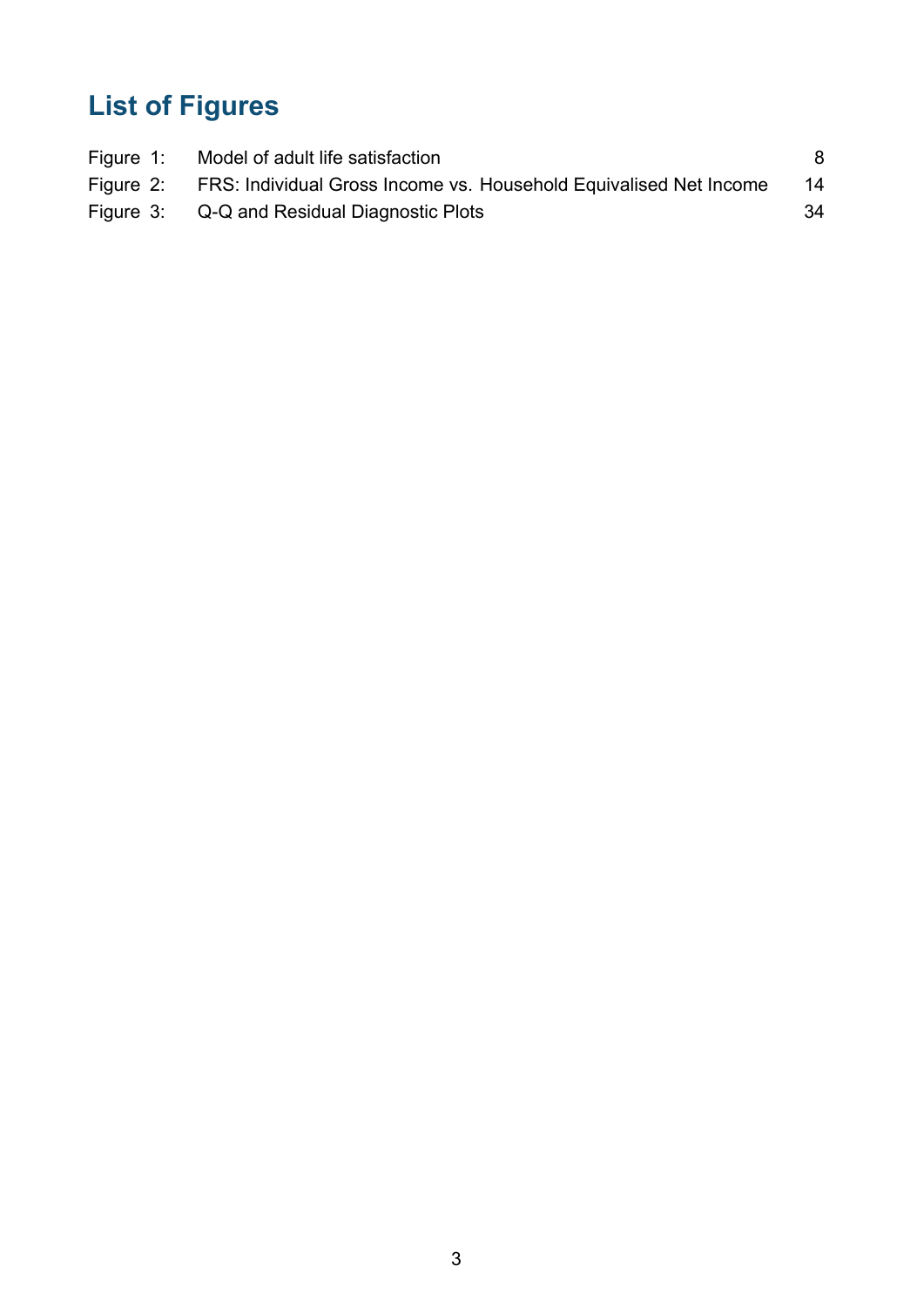# **List of Tables**

| Table 1: | Illustrative example of weighted Net Present Value estimates        | 13 |
|----------|---------------------------------------------------------------------|----|
| Table 2: | <b>Estimated Welfare Weights</b>                                    | 15 |
| Table 3: | How children's outcomes at age 16 are affected by school and family |    |
|          | (Standardised coefficients)                                         | 28 |
| Table 4: | FRS Welfare Weights - Actual vs. Modelled                           | 34 |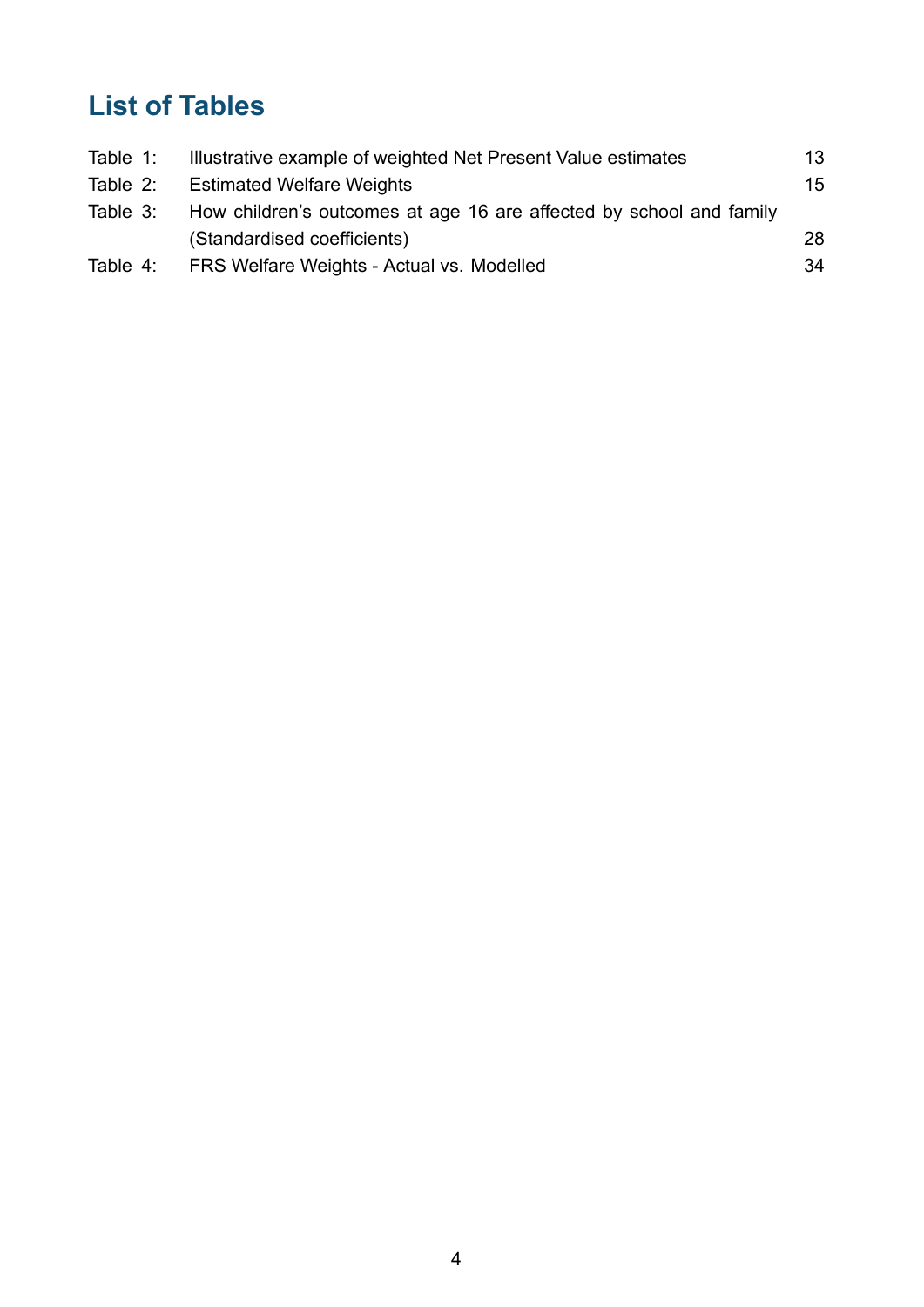# **Introduction**

This Handbook is a companion to our report on *GCSE Attainment and Lifetime Earnings* (Hodge, Little and Weldon ([2021\)](#page-37-0)). Wages are commonly used to value the economic benefits of investments in education. We are motivated by the need to use these estimates appropriately, in the appraisal and evaluation of school-based policy interventions.

There is no perfect or comprehensive way to assess the social value of education policy. In cost-benefit analysis (hereafter, CBA), we subscribe to the statistician George Box's oft-quoted aphorism that *"all models are wrong, but some models are useful"* (Box, Luceño and del Carmen Paniagua-Quinones ([2009](#page-35-0))). Box ([1976](#page-35-1)) outlined a process to improve statistical models, by iterating between the theory and the practice, with selective concern for key model limitations. Similarly, Dreze and Stern ([1987\)](#page-36-0) called for researchers involved in developing CBA models to bring "the difficulties of the practitioner to greater prominence in the theory".

The Handbook engages in a short series of theory-practice iterations, with a particular focus on how earnings enter cost-benefit frameworks for schools policy. We wish to engage in this process in an open, transparent and deliberative manner. The Handbook aims to be enabling, rather than prescriptive - it does not give unconditional endorsement to a singular approach.

Sections of the Handbook can be read independently, as a series of vignettes. We discuss the theory, estimation and suggested practice, themed around:

- 1. **Social welfare**: A basic CBA might sum individual earnings benefits on one side of the ledger and then subtract the costs of investment. In this form, the CBA is narrow and makes overly strong welfare assumptions. We consider the use of "life course" models of subjective wellbeing, which can be adapted to describe the outcomes of most policy interventions for children and young people. This would help to set any subsequent CBA metrics into context.
- 2. **Distributional weights**: Income improves wellbeing at a decreasing rate (Layard, Nickell and Mayraz ([2008](#page-38-0))). A higher weighting factor could be placed on additional earnings, accruing to people on lower incomes. Even with uncertainty, weighting has the potential to transform education policy appraisals. Weighting can offset some structural biases, given that data on earnings can imply a lower marginal value of education for groups that have historically earned less, e.g. women, pupils from disadvantaged backgrounds and pupils in low-income areas.
- 3. **Productivity**: We recommend applying a productivity 'uplift' to earnings, to represent employers' willingness to pay more highly-skilled workers. We discuss the merits of different levels of adjustment.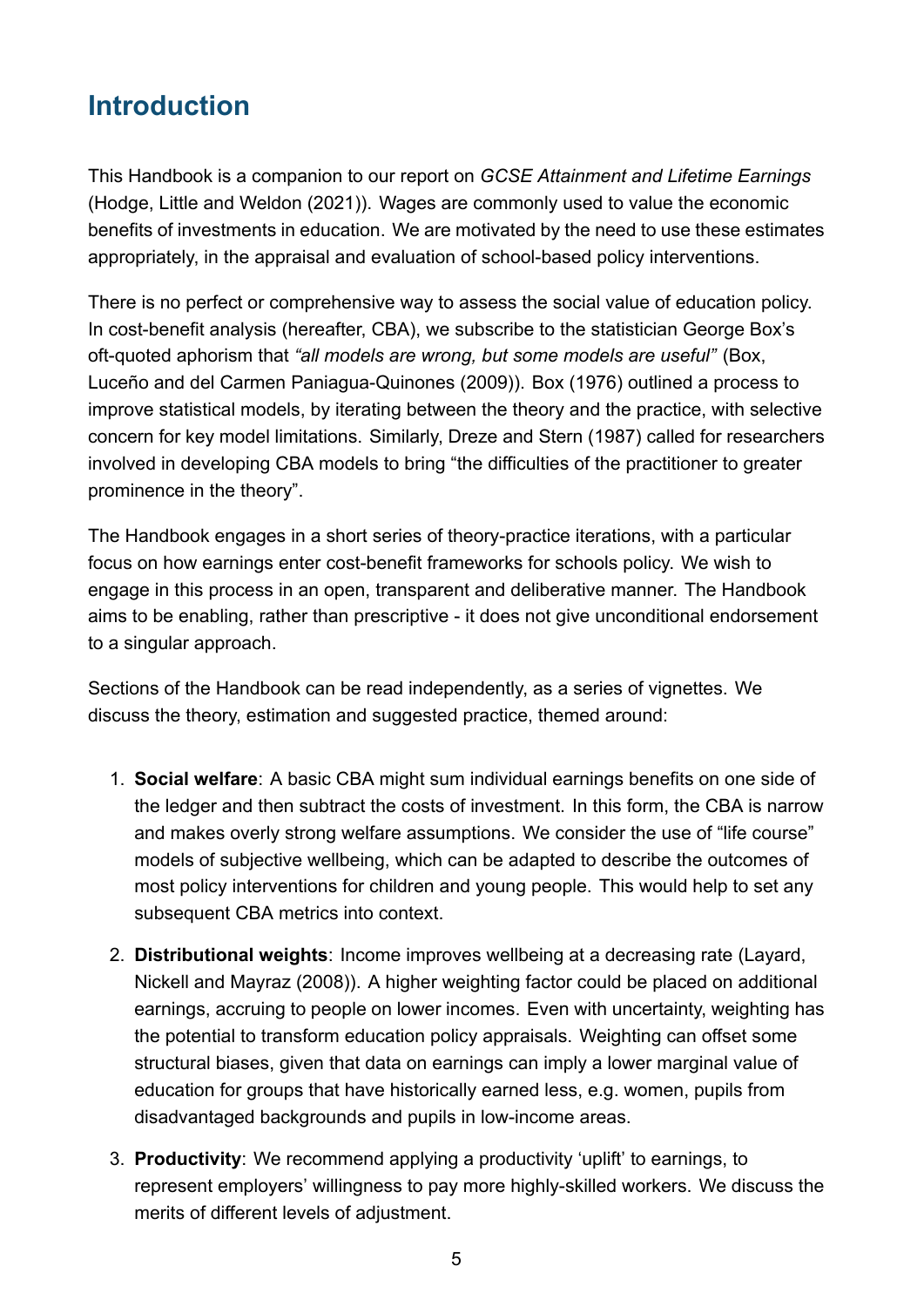- 4. **Growth**: Estimates of lifetime earnings are typically obtained from microeconomic models. Macroeconomic models provide an alternative, capturing the wider benefits of education across the whole economy. We discuss the pros and cons of these two approaches in CBA.
- 5. **Signalling**: Test scores can reflect skills acquired during school but also act as a signal of pupils' existing abilities. We note the consensus that investments in education predominantly add to human capital. On balance, earnings are more likely to under-value than over-value the productivity benefits of educational investments. However, signalling is context-specific and its implications ought to be considered, in each appraisal.
- <span id="page-6-0"></span>6. **Wellbeing**: Wellbeing research can be used at all stages in the policy-making cycle, from formulating options through to evaluation. We discuss methods by which to appraise the impacts of education policy on wellbeing, offering a different perspective to models that link investment in education to wages, productivity or growth.

The Handbook is predominantly for CBA practitioners and so we assume familiarity with the principles and processes of economic appraisal, outlined in the HM Treasury "Green Book" [\(2020\)](#page-37-1). The Green Book recommends a Five Case model covering: Strategic; Economic; Financial; Commercial and Management cases. It notes the importance of a clear policy objectives and rationale for intervention, from the outset. In the Economic Case, it is necessary to undertake a long-list appraisal, before quantifying costs and benefits in detail at the short-list stage. Further, there are supplementary Green Book guides designed to support the assessment of policies from a range of perspectives, a key example being the Enabling Natural Capital Approach (ENCA) to consider policy impacts on the natural environment. Our discussion effectively focuses on the short-list appraisal stage, taking the need for a more holistic approach to public value as a given.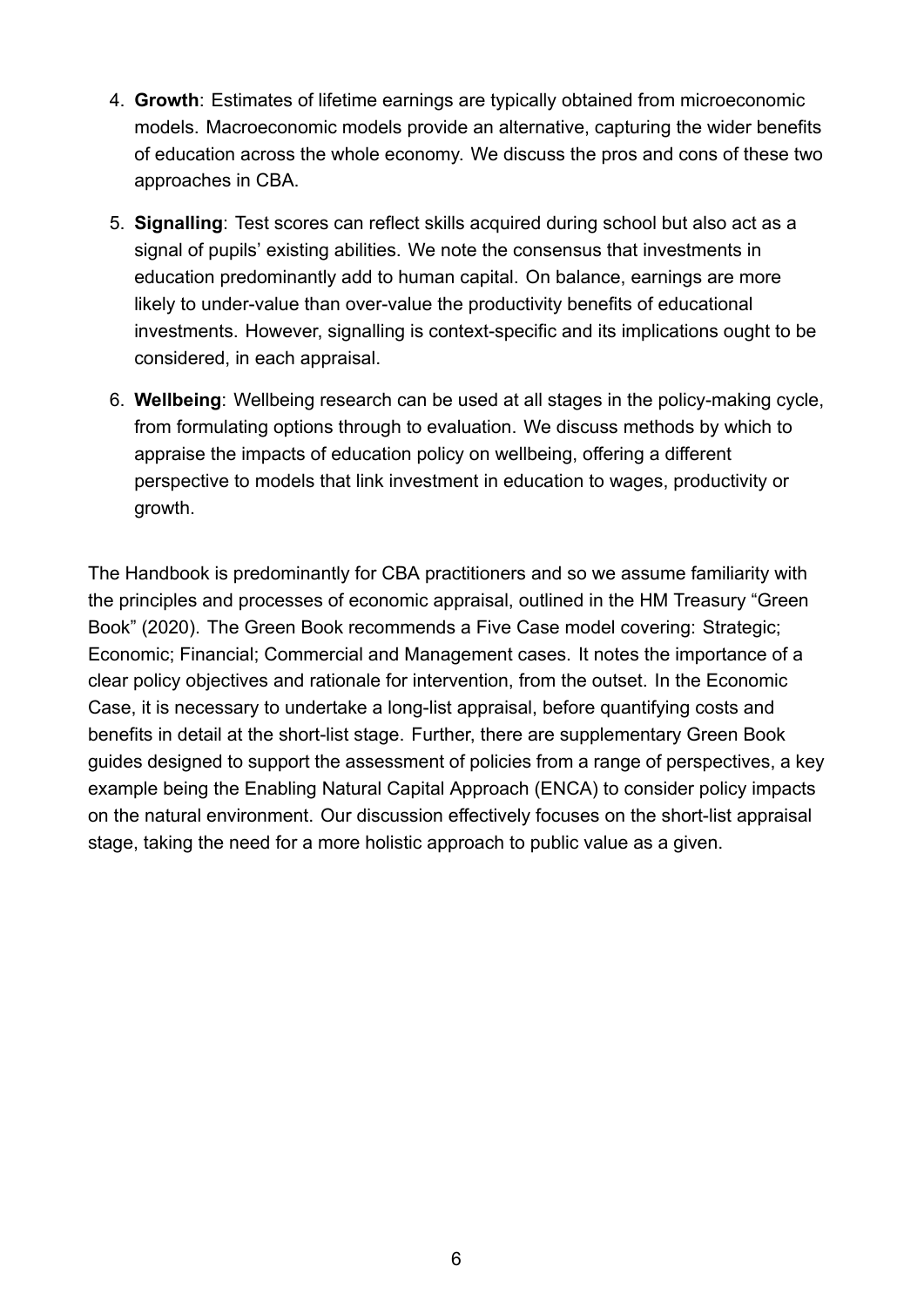# **Welfare**

#### <span id="page-7-0"></span>**Non-technical summary**

Practitioners should avoid simply adding up predicted changes in earnings, on the benefits side of the ledger, and then subtracting policy costs. In this form, CBA strays too far from the overriding objectives of investment in education, to improve people's lives.

A suitable starting point is to describe a *theory of change* for each policy, initially, without regard for whether changes in the policy inputs, outputs or outcomes can be quantified. We consider the use of "life course" models of subjective wellbeing, a flexible framework that could be adapted to describe the outcomes of most policy interventions for children and young people. We discuss that this framework is broadly compatible with insights from the the vast human capital branch of the economics literature, which underpins the CBA approach in education. Developing a logic map based on subjective wellbeing would place any CBA metrics in context, giving a clearer understanding of what they can and cannot capture. From this perspective, we can also consider ways in which to improve and adjust the CBA metrics themselves, the subject of our subsequent vignettes.

#### **Social welfare function**

Economic appraisals are founded on the principles of welfare economics. The relationship between income and social welfare can be represented as:

$$
W = u_1(y_1) + u_2(y_2) + \dots + u_n(y_n)
$$
\n<sup>(1)</sup>

where  $W$  = social welfare;  $u_i$  = the utility of individual  $i$ ; and  $y_i$  = the income of individual  $i^1$ 

The metric for appraising education policy can be taken to be the effect on aggregate welfare,  $\Delta W$ . This can be expressed in terms of changes in income, and approximated by:

<span id="page-7-1"></span>
$$
\Delta W \approx \Delta y_1 \cdot u_1'(y_1) + \Delta y_2 \cdot u_2'(y_2) + \dots + \Delta y_n \cdot u_n'(\Delta y_n)
$$
 (2)

If education policies have a net positive impact on welfare then they are worthwhile undertaking.<sup>2</sup> Budgets are inevitably constrained and so preference is given to policies

 $\frac{1}{1}$ This generic format is known as the Bergson-Samuelson social welfare function.

<sup>&</sup>lt;sup>2</sup>In [Utilitarian](https://en.wikipedia.org/wiki/Social_welfare_function) terms.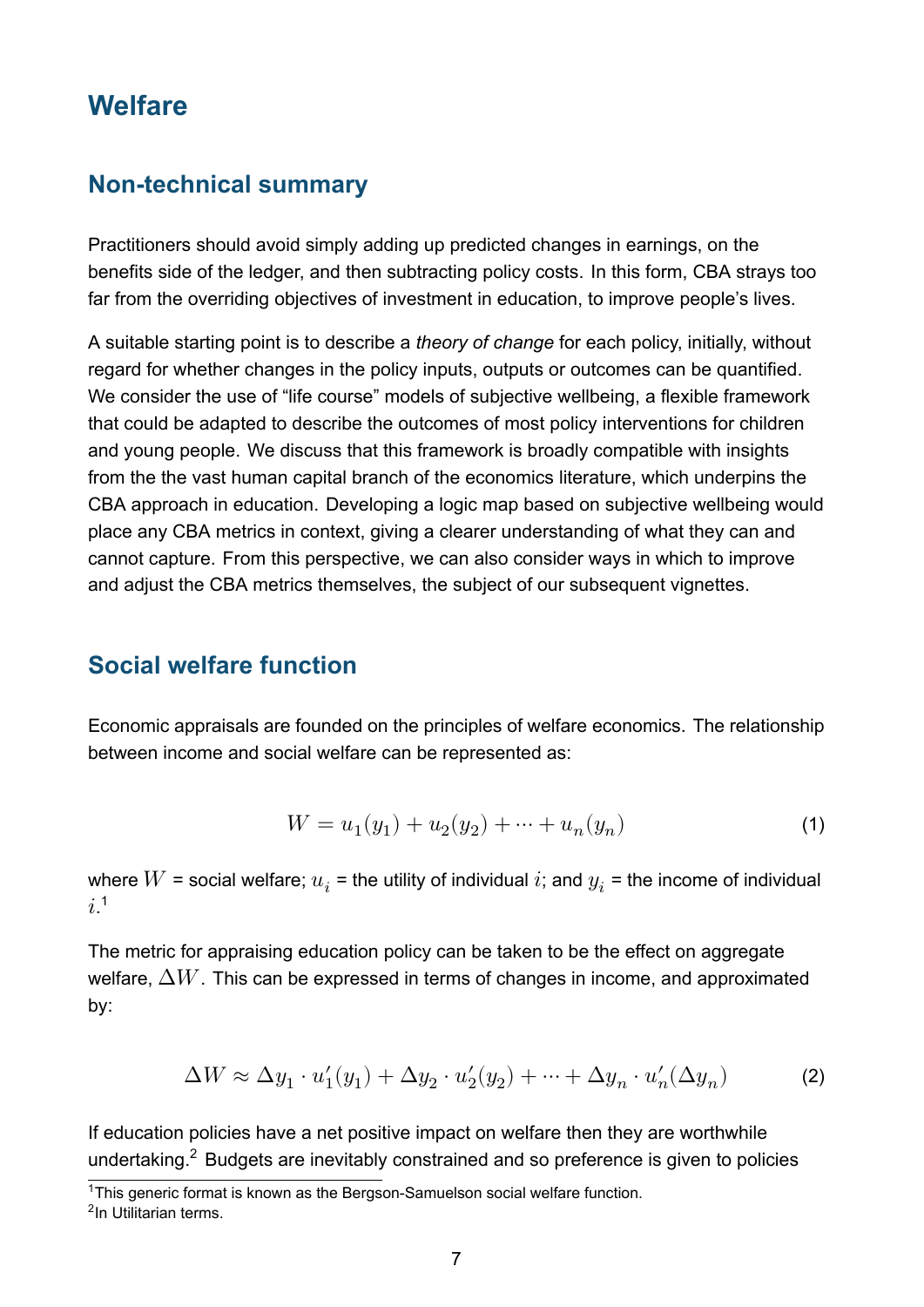that generate the largest positive change in welfare.

In line with this theoretical model, a basic CBA for a school-based policy intervention might estimate the net change in welfare by: (i) summing the earnings benefits accruing to pupils over their lifetime; and then (ii) subtracting the costs of the policy to the taxpayer. In this format, the CBA makes overly-strong assumptions, including that:

- Welfare is only determined by changes in income
- One pound of additional income has the same value for all individuals
- There is no utility interdependence between each individual, resulting in wider impacts for society

The rest of the Handbook considers ways in which appraisals might relax these assumptions. To begin that process requires a broader framework, describing the relationships between attainment, income and welfare alongside a wider set of social impacts linked to education.

# **Life-course Models**

We might consider the impact of educational attainment from a life-course perspective, and with a broad conception of how this affects outcomes throughout people's lives. An example is given in figure [1](#page-8-0) from O'Donnell et al. [\(2014\)](#page-38-1), in which adult life satisfaction is treated as the outcome of interest.

<span id="page-8-0"></span>

**Figure 1: Model of adult life satisfaction**

Similar frameworks usefully breakdown phases of childhood and adolescence (see Reynolds et al. [\(2017\)](#page-39-0); Paull and Xu ([2017](#page-38-2))). In our vignette on [Wellbeing](#page-27-2) we discuss this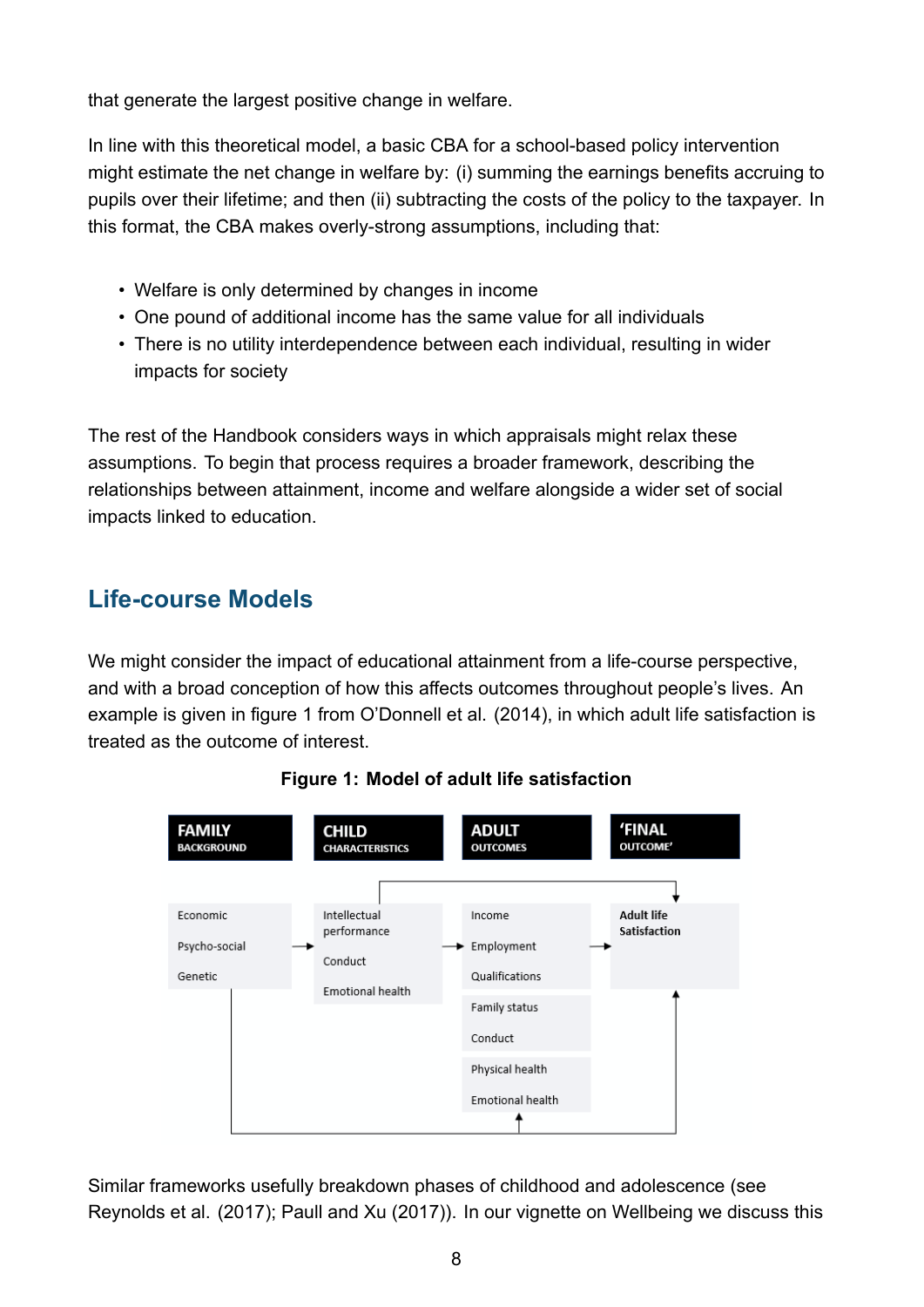empirical evidence underpinning the life-course model in more detail. For example, Layard et al. ([2018](#page-38-3)) estimate that the strongest childhood predictor of a satisfying adult life is emotional health in childhood, followed by behavioural outcomes, and only then by cognitive attainment. One would ideally assess the impact of each policy on all three of these outcomes, however, we are often constrained in CBA to measurable impacts on attainment, for which robust data is more readily available.

Education policy cannot easily influence all determinants of life satisfaction, notably family background and genetics: between a third and a half of the variation in wellbeing within a population has been attributed to genetic makeup (Diener and Lucas ([1999](#page-36-1)); Frijters, Johnston and Shields [\(2013\)](#page-36-2)). We do not explore this literature further, but there are two insights we ought to draw for CBA: first, that the limits of schools' influence on outcomes is constrained and so this will be reflected in the realistic objectives of the policy; and second, that policy impact evaluations ideally need to control for these background characteristics.

Developing a bespoke logic map for each intervention - perhaps taking the the life course model as an initial starting point - would usefully set the parameters for any subsequent CBA. If the CBA does focusing largely on test scores and earnings then it is liable to miss other important outcomes. Again, this is not to suggest that the CBA is not instructive, but it may speak more directly to labour market benefits and require other forms of evidence to be captured elsewhere in the appraisal.

Human capital frameworks are also commonly used to develop evidence on the economic benefits of education. This approach views the formation of skills as a production process, with inputs and outputs (see Cunha and Heckman [\(2008](#page-36-3)); Cunha, Heckman and Schennach ([2010](#page-36-4)))

The OECD defines human capital as:

"the knowledge, skills, competencies and attributes embodied in individuals that facilitate the creation of personal, social and economic wellbeing" (Keeley ([2007](#page-37-2)))

Adopting this definition, human capital models are compatible with the life-course models of wellbeing, above. It would be possible to blend the insights from both branches of the literature, when developing a theory of change for a given policy.

#### **Issues**

We have briefly discussed life-course and human capital models, two leading candidates from which to develop bespoke theories of change for education policy. Both are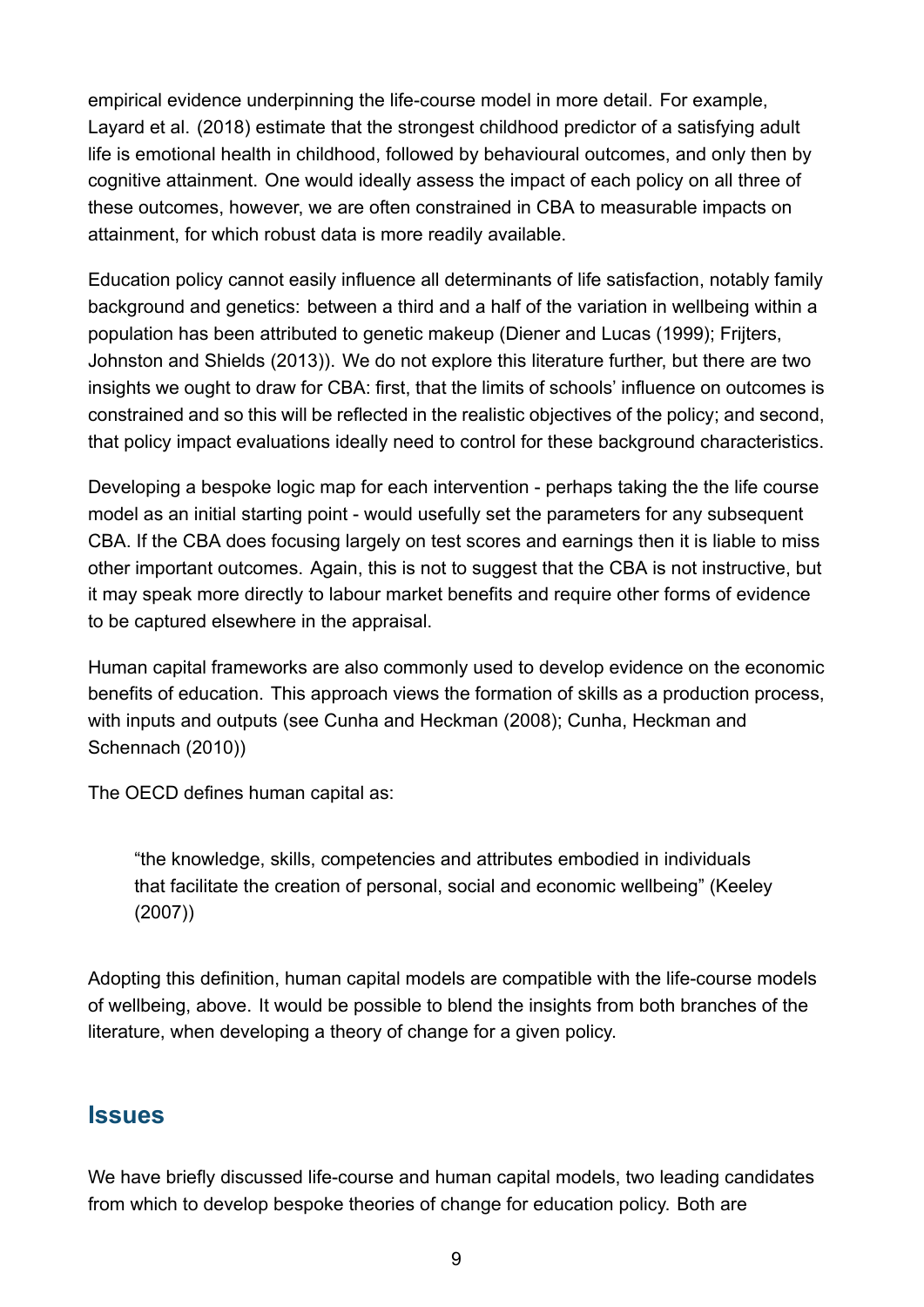grounded in large, robust evidence and have the flexibility to describe the impacts of school-based interventions.

Even these logic models are partial and selective and so they cannot claim to be entirely free from subjective (and potentially biased) choices by the researcher. For example, we need to consider whether human capital and/or subjective wellbeing frameworks allow for interdependence between individuals. Do they allow one person's educational attainment to affect another person's outcomes?

Both branches of the literature have much to say about interdependence, and second order effects. Human capital models emphasise that people acquire knowledge from each other and skills can drive technological growth across the whole economy. The wellbeing literature highlights that an individual's relative socio-economic position matters (Di Tella and MacCulloch ([2010](#page-36-5)); Clark and Oswald ([2002](#page-35-2)); Easterlin ([1974](#page-36-6))). It is possible that increases in income for one person could reduce the sense of wellbeing for another, if their income does not also rise (Layard, Nickell and Mayraz ([2008\)](#page-38-0)). Most education policy is targeted in some way and so these secondary effects (positive and negative) are likely.

If the literature is sufficiently rich, in this regard, then the theories of change for a given policy still need to be parsimonious, inevitably overlooking some of the more complex interactions, between policies and between people. Nevertheless, a life course model can convey the most important channels, through which an education intervention affects people's lives. It sets the parameters for what can and cannot be measured in any subsequent CBA. In our case, this would put any first order estimates of the attainment-earnings route to policy impact into context.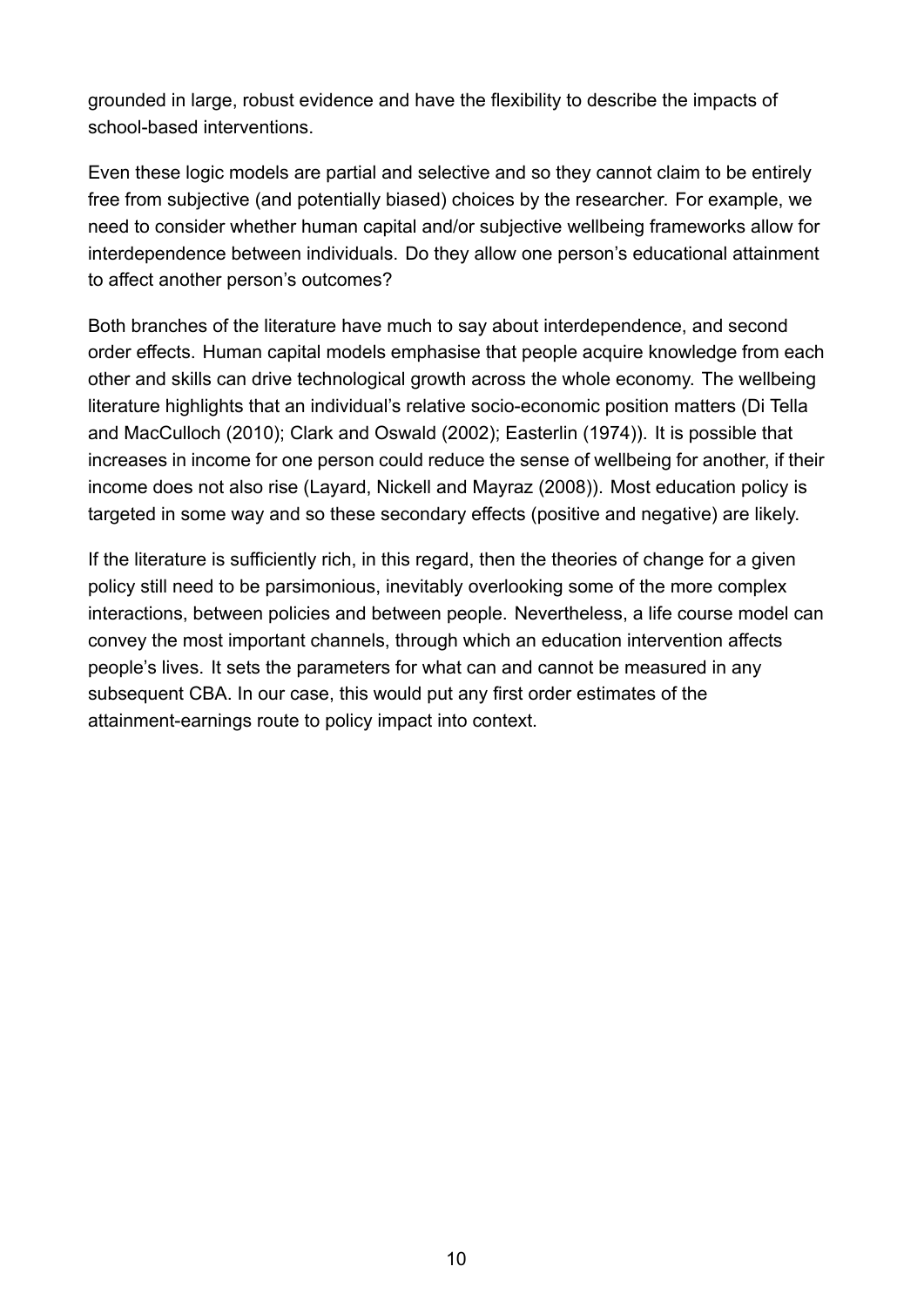# **Distributional effects**

#### <span id="page-11-0"></span>**Non-technical summary**

Income generally improves wellbeing at a decreasing rate (Layard et al. [\(2018\)](#page-38-3)). That is, the value of an extra pound is worth more to people on lower incomes than to those on higher incomes. HM Treasury [\(2020](#page-37-1)) proposes the use of 'welfare weights' to better represent this relationship in cost-benefit analysis (CBA).

Whilst weighting is an established practice in the appraisal of employment programmes, it is rarely used in education policy appraisal. For adults, information is readily available on income to estimate weighting factors. Whereas for interventions in schools, it is necessary to predict where pupils might fall in the income distribution, later in their life.

Weighting could prove transformational in the appraisal of education policy. Given that both intergenerational social and income mobility is relatively low in the UK $^3$ , it is likely to make a considerable difference to the outcome of any CBA, leaning toward targeted policies for disadvantaged pupils and deprived areas. This is particularly important because we find that the earnings returns to attainment are, on average, smaller for more disadvantaged groups (Hodge, Little and Weldon ([2021\)](#page-37-0)).

In this section we first briefly describe the technical underpinnings. Then give a short illustrative example, which shows that weighting would make a considerable difference to the implications of the CBA, leaning toward targeted policies for disadvantaged pupils and deprived areas. We then make tentative suggestions on the weighting values that could be used by practitioners.

Any use of distributional weights should be proportionate and we do not advocate their use in all cases. Whilst weighting can be informative in many cases, any analysis should be mindful of the uncertainty weights introduce. The Green Book ([2020\)](#page-37-1) strongly recommends that any analysis using welfare weights should be presented side-by-side with the analysis without welfare weights.

## **Welfare weights**

 $3$ Gregg et al. [\(2017](#page-37-3)) find high income persistence across generations. Income elasticities (0.55) and rank-order correlations (0.354) are found to be high in Britain, both in absolute terms and relative to some other countries, for example Sweden.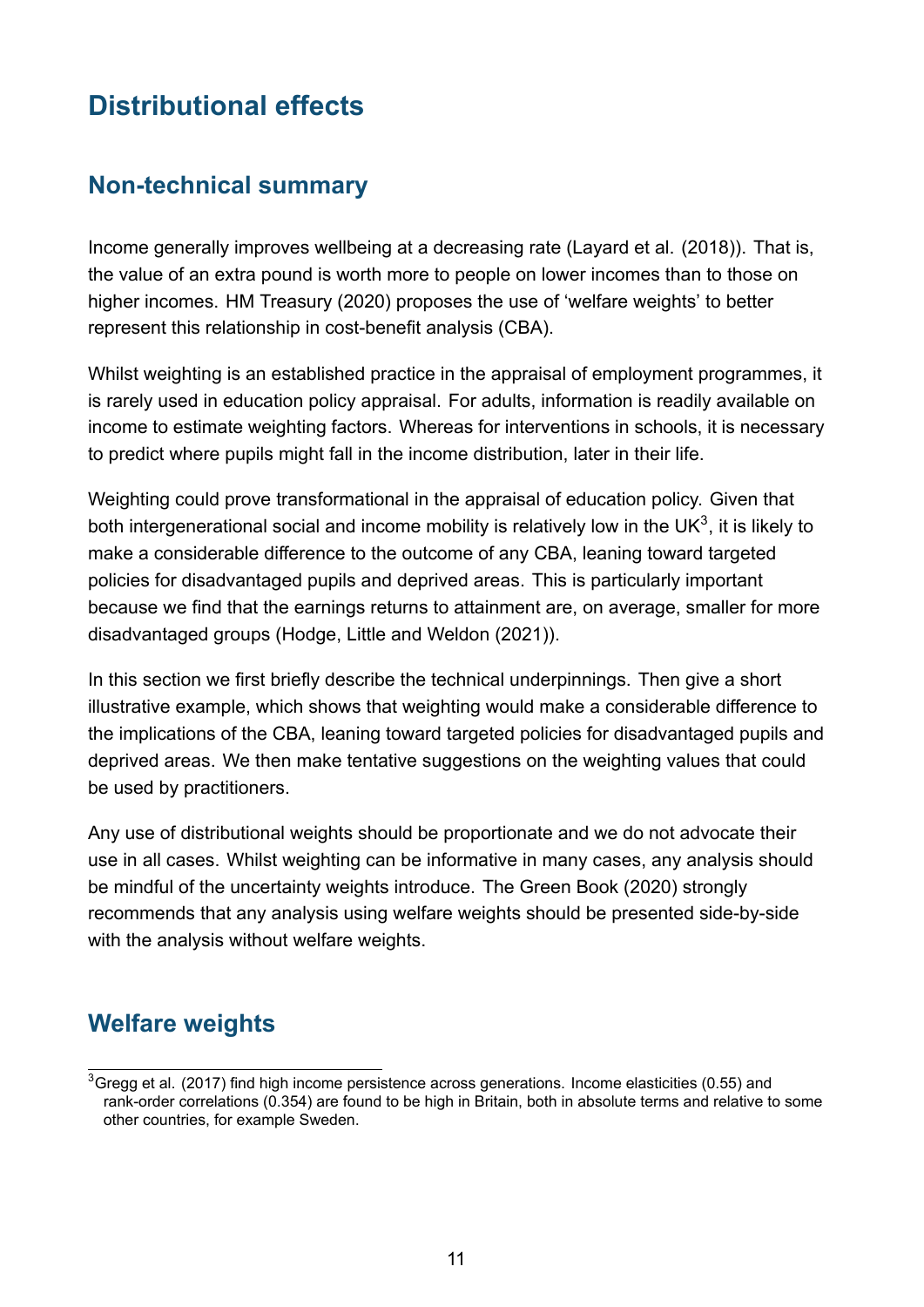#### <span id="page-12-0"></span>**The elasticity of marginal utility**

The first step to estimating weighting factors is to calculate the *elasticity of marginal utility*, that is how much the utility value of an extra pound varies with income.

If we assume a standard [isoelastic](https://en.wikipedia.org/wiki/Isoelastic_utility) utility function:

$$
u(y) = \begin{cases} \frac{y^{1-\rho}-1}{1-\rho} & \rho \neq 1\\ ln(y) & \rho = 1 \end{cases}
$$
 (3)

Then the marginal utility of income is:

$$
u'(y) = y^{-\rho} \tag{4}
$$

And so the ratio between two marginal utilities is:

<span id="page-12-1"></span>
$$
\frac{u'(y_1)}{u'(y_2)} = \left(\frac{y_2}{y_1}\right)^{\rho} \tag{5}
$$

Therefore if  $\rho = 1$  then marginal utility would be inversely proportional to earnings (*u*). For example, an individual earning £25,000 would gain twice as much utility from an extra pound than someone earning £50,000.

Most evidence suggests that the elasticity of marginal utility is greater than one. Layard et al. ([2008](#page-38-0)) estimate  $\rho$  to be around 1.30 [\(0.97-1.62\)](https://0.97-1.62) in the UK using the British Household Panel Survey (BHPS) and 1.26 ([1.16-1.37](https://1.16-1.37)) in a combined estimate using BHPS and five other international surveys. This implies marginal utility falls at an even faster rate with respect to income.

The use of the Layard et al. ([2008](#page-38-0)) central estimate,  $\rho = 1.3$ , is suggested by DWP and HM Treasury (Fujiwara [\(2010\)](#page-36-7); HM Treasury [\(2020\)](#page-37-1)).

#### **Calculating weights**

In order to calculate welfare weights, the Green Book (HM Treasury ([2020\)](#page-37-1)) suggests splitting the net equivalised<sup>4</sup> household income distribution into five quintiles and calculating the median income of each quintile. The weights are then derived as in

<sup>&</sup>lt;sup>4</sup>Equivalisation adjusts values for greater comparability across households of different sizes and compositions.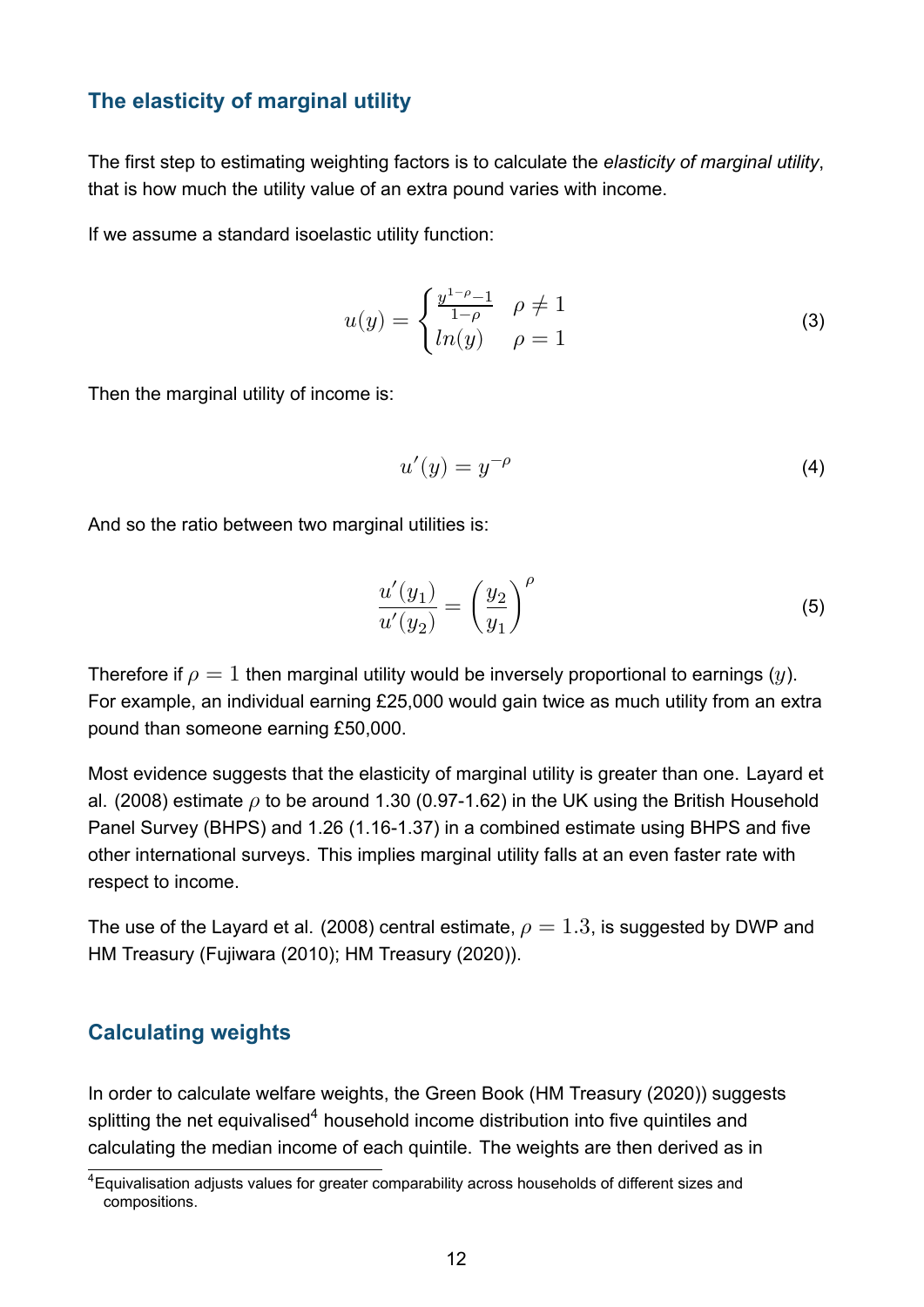equation ([5\)](#page-12-1), by expressing the marginal utility of each quintile median as a fraction of the marginal utility of the overall distribution median. Row 2 of table [1](#page-13-0) provides an example of the resulting welfare weights, using the HBAI publication (ONS ([2020a](#page-38-4))). Household-level estimates of net equivalised household income are provided by the ONS annually in their Households Below Average Income (HBAI) publication, the foremost source for National Statistics on household income and inequality in the UK (ONS ([2020a\)](#page-38-4)).

The second part of table [1](#page-13-0) provides an illustrative CBA to demonstrate the potential power of welfare weighting. Assuming policy makers can target an intervention solely on one quintile of lifetime earners, with a present value earnings benefit of  $E200m$  and a cost of £100m. The un-weighted Net Present Value (NPV) is £100m for each option. Hence the standard unweighted CBA metric implies no preference for targeting. By contrast, the weighted NPV favours targeted intervention with the lowest income quintile. Note that the NPV is negative for the highest income quintile: a £100m loss to taxpayers has more utility value than a £200m gain for high-earners.

<span id="page-13-0"></span>

|                       | <b>Quintile 1</b> | <b>Quintile 2</b> | <b>Quintile 3</b> | <b>Quintile 4</b> | <b>Quintile 5</b> |
|-----------------------|-------------------|-------------------|-------------------|-------------------|-------------------|
| Median Earnings £pw*  | £256              | £392              | £514              | £685              | £1035             |
| <b>Welfare Weight</b> | 2.47              | 1.42              | 1.00              | 0.69              | 0.40              |
| <b>PV Cost</b>        | £100m             | £100m             | £100m             | £100m             | £100m             |
| <b>PV</b> Benefit     | £200m             | £200m             | £200m             | £200m             | £200m             |
| NPV (un-weighted)     | £100m             | £100m             | £100m             | £100m             | £100m             |
| NPV (weighted)        | £395m             | £184m             | £100m             | £38m              | $E-19m$           |

**Table 1: Illustrative example of weighted Net Present Value estimates**

*\** Median weekly equivalised income by quintile ONS [\(2020a](#page-38-4))

# **Welfare weights using LEO**

Targeted educational policies regularly use measures of parental income to determine eligibility and in theory we could derive weights from parental income. However, the benefit of policies that improve education attainment would likely be accrued by pupils in their later adult life. Thus it is the lifetime earnings of the pupils that is the relevant policy outcome and so the entity that should be used to calculate weighting factors. Parental income, as well as being hard to measure, is not a particularly good proxy for this as it is both an imperfect predictor of child earnings as there is some relative income mobility. This has restrained the use of welfare weights in education policy.

The relatively new Longitudinal Educational Outcomes (LEO) dataset links education administrative data held by DfE with earnings and benefit data from HMRC and DWP. This gives provides the opportunity to robustly estimate lifetime earnings for the first time. Hodge, Little and Weldon [\(2021\)](#page-37-0), using LEO in combination with the UK Labour Force Survey (LFS), provides a ready made methodology for simulating lifetime earnings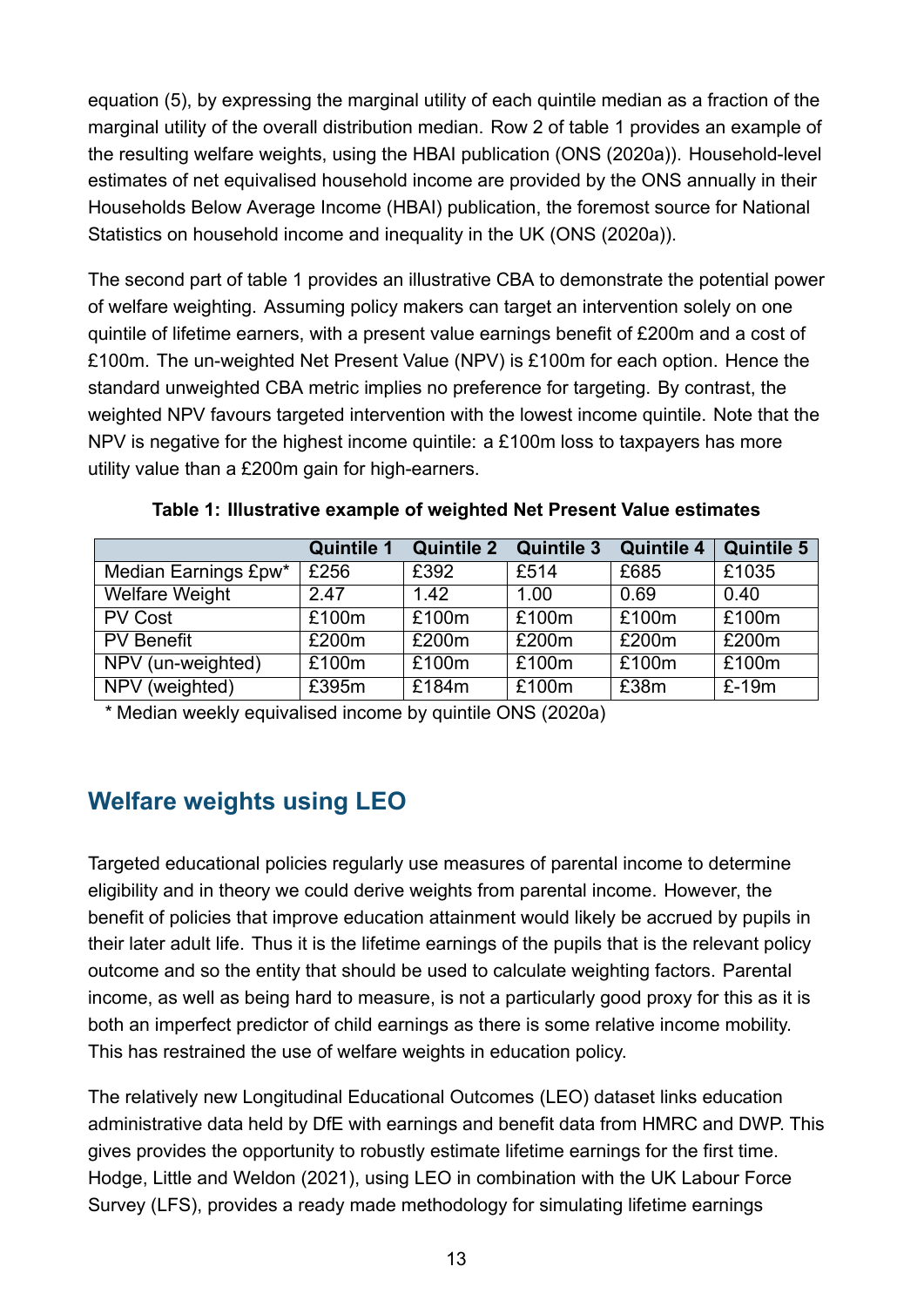trajectories for pupils. Here we describe some possible approaches for using these lifetime earnings simulations to estimate welfare weights.

The simplest approach is to directly estimate weights using the predicted present values of gross lifetime earnings from Hodge, Little and Weldon [\(2021](#page-37-0)). This method does have two potential drawbacks though:

- **The stream of earnings are gross.** We are interested in the utility value of earnings which is better represented by 'money in pocket' and thus earnings net of tax and benefits would be preferred.
- **The stream of earnings are for individuals.** Again, we are interested in the utility derived from earnings, this is better represented by household level earnings and also through adjusting for household composition.

Both these complications are non-trivial to solve as they display complex non-linear relationships. Figure [2](#page-14-0) illustrates the relationship between gross individual income and net household equivalised<sup>5</sup> income using data from the Family Resource Survey (FRS ([2019](#page-36-8))).

<span id="page-14-0"></span>



A second possible approach is to extract both information on net equivalised household earnings and individual gross income from the Family Resource Survey. This can be used to estimate a fairly 'black box' model that describes the relationship between the two, conditional on a series of control variables. However, age, gender and highest qualification are the extent of the control variables that can be included in any model as

 $5$ The equivalence values are: first adult (0.67), additional adult (0.33), child aged 14 and over (0.33) and child aged 0-13 (0.2).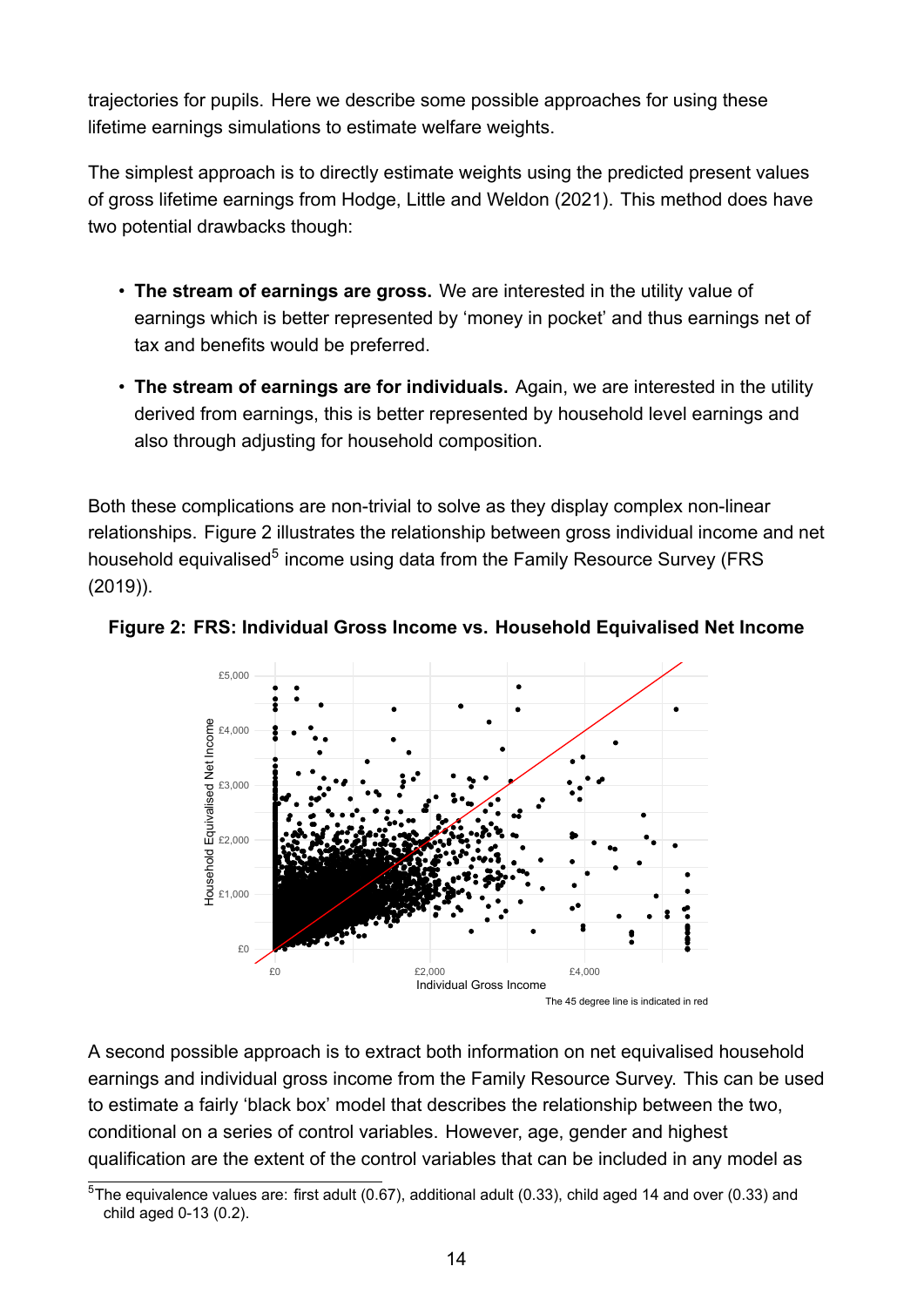we are limited by the fact they need to be present in both the FRS and the LEO data. We explore several different models in the [appendix](#page-33-2), the preferred model is a Generalised Additive Model (GAM) $^6$ .

A final, unexplored, option would involve simulating both the full tax and benefit system and a model that describes household formation. This would, however, be highly complex, resource intensive and cumbersome to implement.

#### **Estimation results**

Table [2](#page-15-0) provides a comparison of welfare weights calculated using the income quintiles in the 2018/19 HBAI (ONS ([2020a\)](#page-38-4)) with the two methods described above using the LEO/LFS lifetime earnings simulations.

<span id="page-15-0"></span>

|                                                                 | <b>Quintile 1</b> |      |      | Quintile 2   Quintile 3   Quintile 4   Quintile 5 |      |
|-----------------------------------------------------------------|-------------------|------|------|---------------------------------------------------|------|
| HBAI, Net Equiv. Household Earnings                             | 2.47              | 1.42 | 1.00 | 0.69                                              | 0.40 |
| LEO/LFS, Individual Lifetime Gross Earnings                     | 3.00              | 1.46 | 1.00 | 0.73                                              | 0.49 |
| LEO/LFS, Modelled Net Equiv. Lifetime Household Earnings   1.45 |                   | 1.16 | 1.00 | 0.86                                              | 0.69 |
| $M$ ote: $\alpha = 1, 2$                                        |                   |      |      |                                                   |      |

|  | <b>Table 2: Estimated Welfare Weights</b> |  |  |
|--|-------------------------------------------|--|--|
|--|-------------------------------------------|--|--|

*Note:*  $\rho = 1.3$ 

The modelled weights presented in row 3 of table [2](#page-15-0) are concentrated more closely to one. This is in part because the distribution of household lifetime income has less variance than the distribution of lifetime individual income but largely this can be attributed to model error, see [appendix](#page-33-3). It is difficult to improve the modelling approach any further given the data limitations.

We would recommend, where appropriate, either using the HBAI household weights (assuming a perfect rank match of individuals to households) or the individual weights (notwithstanding the two key drawbacks above).

# **Free School Meals example**

Hodge, Little and Weldon [\(2021\)](#page-37-0) find that changes in GCSE grades have differential associations with lifetime earnings by Free School Meal (FSM) status<sup>7</sup>. Given a policy that

$$
g(\mathsf{E}(Y)) = \beta_0 + f_1(x_1) + f_2(x_2) + \cdots + f_n(x_n)
$$

 $6$ [Generalised](https://en.wikipedia.org/wiki/Generalized_additive_model) Additive Models allow for the inclusion of non-parametric or semi-parametric terms, using smoothing functions. This allows an outcome variable to depend linearly on a set of both unknown smooth functions  $f_i$  of some predictor variables and more typical linear regression terms, in a structure such as:

 $7$ The return to a one standard deviation improvement in overall GCSE grades for pupils eligible for FSM is estimated to be £82,972 (Female) and £95,839 (Male), compared to £89,214 (Female) and £105,147 (Male) for those pupils not eligible.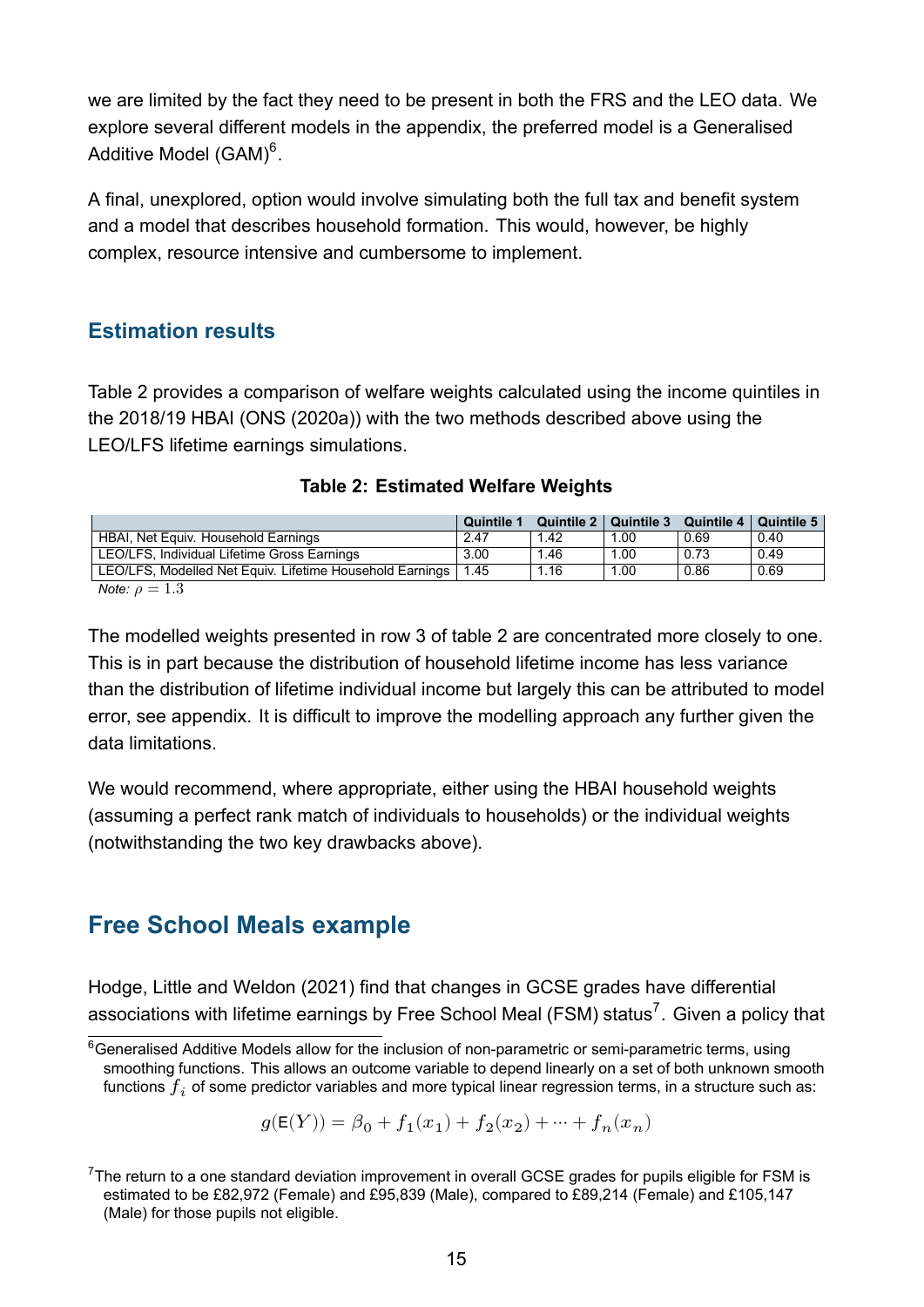has uniform effects across pupils in terms of attainment, in an unweighted CBA an untargeted approach would be preferred to targeting FSM eligible pupils on key value for money metrics.

However, the parental income of FSM eligible pupils will, by definition, be in the bottom quintile of earnings. Due to intergenerational income immobility, FSM eligible pupils will therefore likely fall disproportionately in the lower part of the lifetime earning distribution. Using the lifetime earnings projections from Hodge, Little and Weldon ([2021](#page-37-0)) the median FSM eligible pupil is estimated to fall in the 2nd quintile of lifetime earnings. So a targeted policy would become more favourable under weighting.

Using the full distribution of pupils, the mean average welfare weight for FSM eligible pupils is found to be 1.53 using the HBAI weightings and 1.71 using the individual lifetime earnings projections. Again, these figures should be used with care. The weights are inherently uncertain as discussed and the lifetime earnings projections are based on cohorts of pupils who took their GCSEs between 2002 and 2005.

#### **Issues**

The analysis above is not designed to be prescriptive. Whilst we encourage the use of welfare weights, this should be proportionate and for illustrative purposes only. Analysis both with and without applying welfare weights should be presented in any economic appraisal for full transparency.

In addition to welfare weights, one could also consider subjective preferences for redistribution, on equity grounds. The Green Book notes the requirement for Equality Impact Assessments (EIAs), to assess distributional effects based on characteristics other than income. EIAs include (but are not limited to) protected characteristics under the Public Sector Equality Duty. In short, the use of welfare weights is intended to complement, rather than displace, other forms of distributional analyses.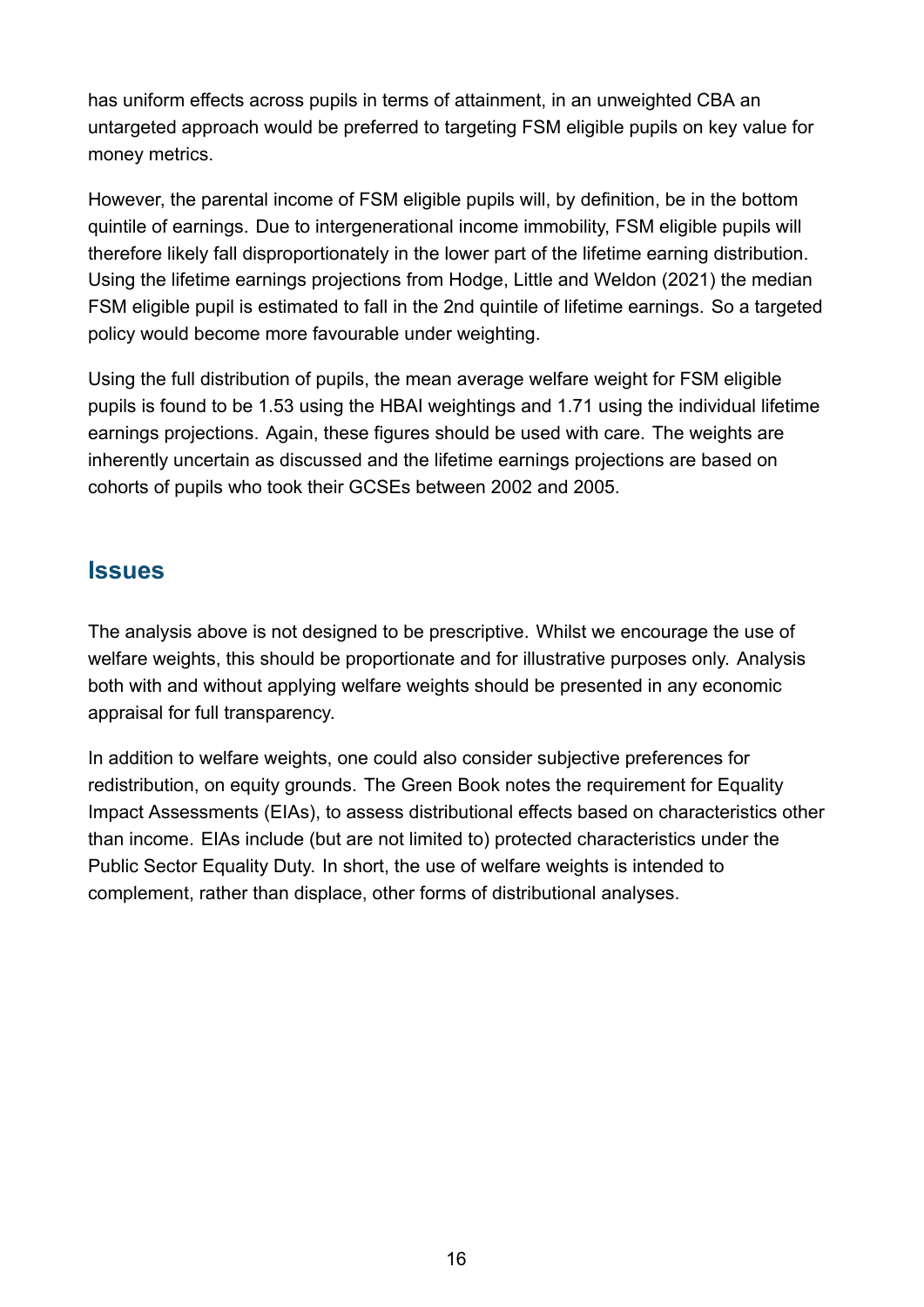# **Productivity**

#### <span id="page-17-0"></span>**Non-technical summary**

Skills are of greater value to employers than the wages they pay to their employees. In this section we consider two ways of adjusting GCSE earnings returns, to better represent productivity benefits.

- 1. **Labour Cost Uplift**: accounts for employer's willingness to pay the 'full' cost of more highly skilled workers. We illustrate the size of this uplift, based on recent ONS data.
- <span id="page-17-1"></span>2. **Product Market Uplift**: a larger uplift could be applied to account for firm's profit share. We do *NOT* recommend this uplift as there is significant uncertainty over it's level and appropriateness.

### **Labour cost uplift**

Following neoclassical theory, profit-maximising firms employ workers up to point where their marginal cost of labour equals their marginal revenue product. Hence the higher additional costs of employing better-qualified workers can reveal the market rate of those qualifications. Additional costs are inclusive of wage and non-wage labour costs.

The Office for National Statistics publish an Index of Labour Costs per Hour (ILCH), disaggregating *wage costs* and *other costs* (ONS ([2020b](#page-38-5))).<sup>8</sup> Other costs include estimates of employer National Insurance Contributions, pension contributions, sickness, maternity and paternity payments, and benefits in kind. Note that these benefits largely accrue directly to the worker.

A factor uplift could be applied to earnings, based on the reciprocal share of wage costs (WC) in labour costs (LC). Average Labour Costs were estimated to be £21.20 per hour, of which 85% is attributed to Wage Costs (ONS ([2020b\)](#page-38-5)). This would imply a Labour Cost Uplift (LCU) of 1.18, as follows: $9$ 

<span id="page-17-2"></span>
$$
LCU = \frac{1}{WC/LC} = \frac{1}{0.85} = 1.18
$$
 (6)

<sup>&</sup>lt;sup>8</sup>The ILCH data are derived from Monthly Wages and Salaries Survey and the Labour Force Survey. They are published by the ONS as 'experimental statistics'. As such, they are not fully developed and do not yet meet the rigorous quality standards of National Statistics. More information on experimental statistics can be found [here.](https://www.ons.gov.uk/methodology/methodologytopicsandstatisticalconcepts/guidetoexperimentalstatistics)

 $9$ Index of Labour Costs per Hour, seasonally adjusted, Quarter 1 2020. Estimate for the whole economy, noting that estimates are available by broad sector. Estimates are available [here.](https://www.ons.gov.uk/employmentandlabourmarket/peopleinwork/earningsandworkinghours/datasets/indexoflabourcostsperhourilchseasonallyadjusted)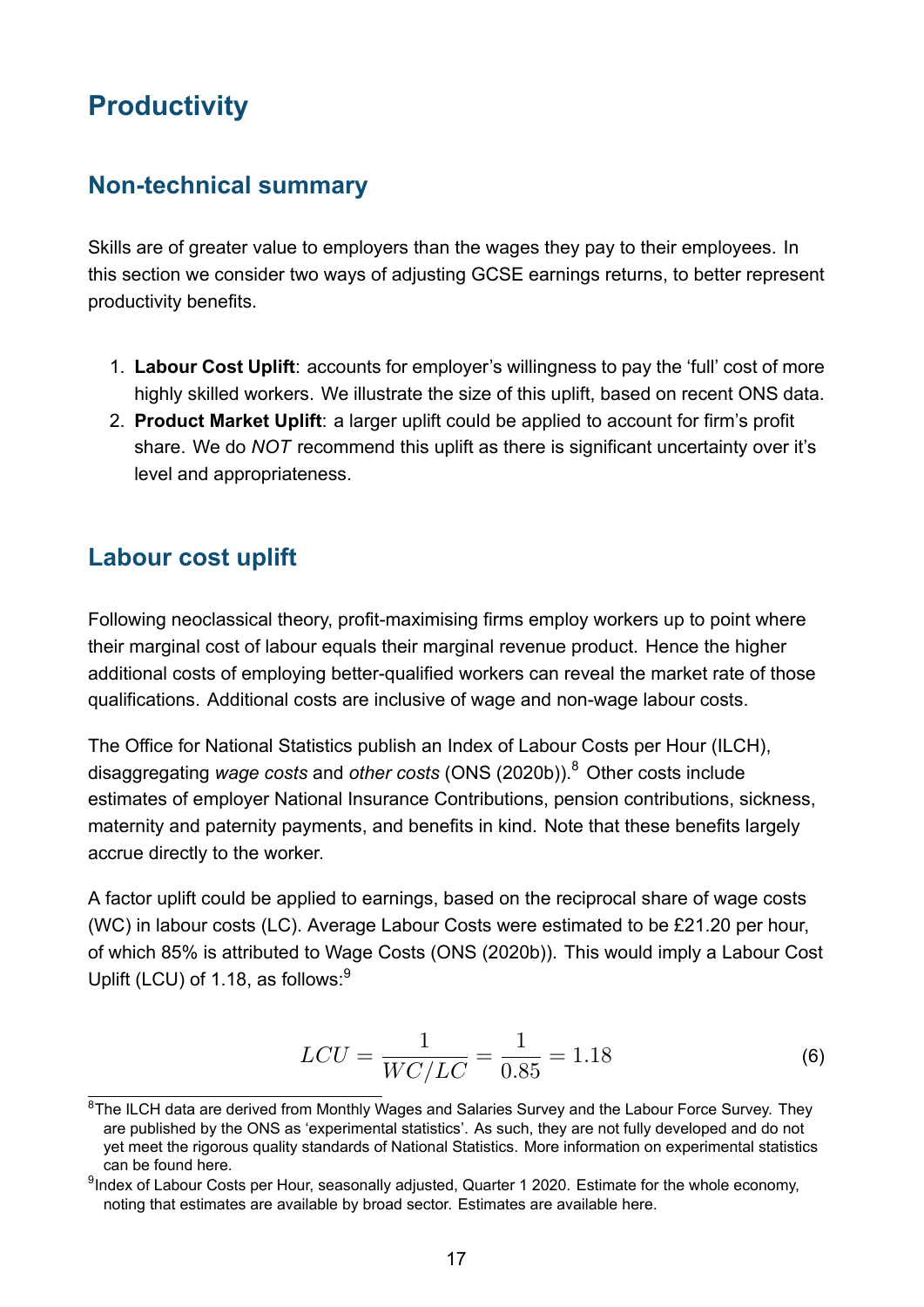Hayward, Hunt and Lord ([2014](#page-37-4)) also estimated productivity returns to GCSEs by applying a 30% uplift to wage returns, to account for non-wage costs.<sup>10</sup> This uplift included various capital overheads, associated with employing more workers (e.g. the cost of office floor space and IT equipment).

Where appraisals consider increases in the level of employment, it may be necessary to adjust for capital costs. The benefits of GCSE attainment are, however, associated largely with remuneration rather than increased employment. Capital overheads represent a semi-fixed (rather than variable) cost with respect to rates of pay. In our view, these overheads ought to be excluded from the uplift in most cases.

## **Product market uplift**

Employers are willing to pay the full cost of labour in both competitive and noncompetitive labour markets. The Labour Cost Uplift is justifiable, irrespective of the degree of competition that one assumes in the labour market.

Where employers have monopsony power they can also generate surplus revenue by employing more productive workers. A Product Market Uplift (PMU) would account for firms' profit share, resulting from public investment in schools to improve skills.

PMUs were considered in Department for Work and Pensions' cost-benefit framework for employment programmes (Fujiwara ([2010\)](#page-36-7)). This framework illustrated an uplift of 26%, taking the reciprocal of labour's share of UK factor income  $(Y)$ .<sup>11</sup>

$$
PMU = \frac{1}{LC/Y} = \frac{1}{0.8} = 1.26\tag{7}
$$

DWP noted the following issues with this uplift factor:

- 1. The extent of monopsony power is uncertain
- 2. Employees can in some cases be paid more than their marginal product, as a result of:
	- (a) Collective bargaining power
	- (b) Information asymmetries, which lead employers to overestimate some workers' productivity

 $10$ The 30% uplift adopted by Hayward, Hunt and Lord ([2014\)](#page-37-4) is recommended in research by the Better Regulation Unit in Cabinet Office [\(2005](#page-35-3)), principally to account for the cost of regulatory change to business. It includes expenses such as premises, telephone, heating, electricity and IT equipment.

 $110.8$  is a rounded estimate reported by Fujiwara ([2010](#page-36-7)). It represents the labour share of income relative to others factors of production including entrepreneurship, land and capital. If this uplift was applied in appraisal, one would need to update this estimate.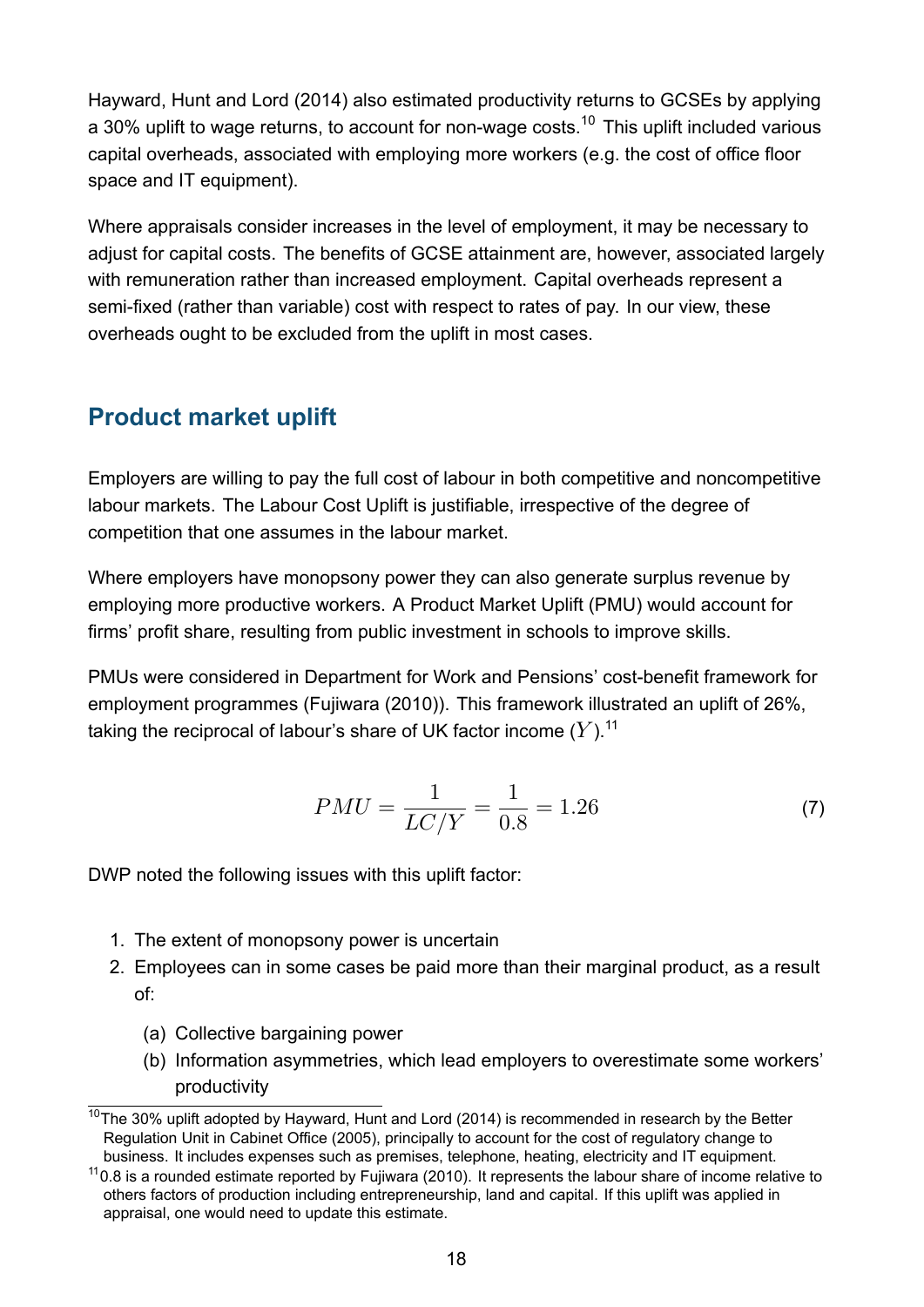<span id="page-19-0"></span>3. Part of the profit-share accrues to the non-UK owners of UK firms, which are typically excluded in CBA (HM Treasury [\(2020\)](#page-37-1))

In combination, these issues suggest upward bias in the level of uplift. DWP concluded that an uplift should not be applied in the appraisal of employment programmes. Instead, the appraiser should note that labour costs undervalue total productivity in the CBA. In our view, this is an appropriately conservative position to adopt in the appraisal of education policy.

#### **Issues**

**Marginal versus average improvements in productivity:** the estimates above consider the benefit of a marginal, rather than average, level of improvement in human capital. In most schools policy appraisal, the number of pupils benefiting from the intervention represent a small proportion of the workforce. If a policy significantly raises or lowers the average skills across a large proportion of UK workforce, then it may be more appropriate to estimate average benefits, including a larger estimate of consumer and producer surpluses. If the supply of skills substantively changes, then the analysis would ideally take account of price effects. The treatment of large scale policies relates to the discussion of macroeconomic modeling approaches in the next section. There is a case to treat large impacts differently, making less conservative estimates about the benefits accruing to employers and the wider economy.

**Applying productivity uplifts and welfare weights:** Productivity uplifts and welfare weights can be applied in the same CBA. Non-wage labour costs mainly benefit the individual worker and are subject to diminishing utility with respect to income. Hence welfare weights can be applied to the labour costs uplift, such as benefits in kind. Whilst employees may not receive these benefits immediately (e.g. employer pension contributions), those at the lower end of the income spectrum are still likely to gain more utility from these benefits than those at the top. One would ideally discount the present value of pensions more heavily than wages, although this may not be practicable. Weights would not be applied to profit shares (the Product Market Uplift) because firm owners are not subject to the same welfare weight.

**General and specific skills:** There is a judgment to make about the extent to which firms benefit financially from different types of skill. The recommendations above relate generically to primary and secondary education policy. Higher productivity uplifts are often considered in the appraisal of training and vocational programmes (Gambin et al. ([2014\)](#page-37-5)). The key distinction is that skills acquired during school are largely transferable between jobs. Transferable human capital is more likely to benefit the worker rather than the firm (Bishop ([1994](#page-35-4)); Blundell et al. ([1999\)](#page-35-5)). The theory is that workers can move firms if their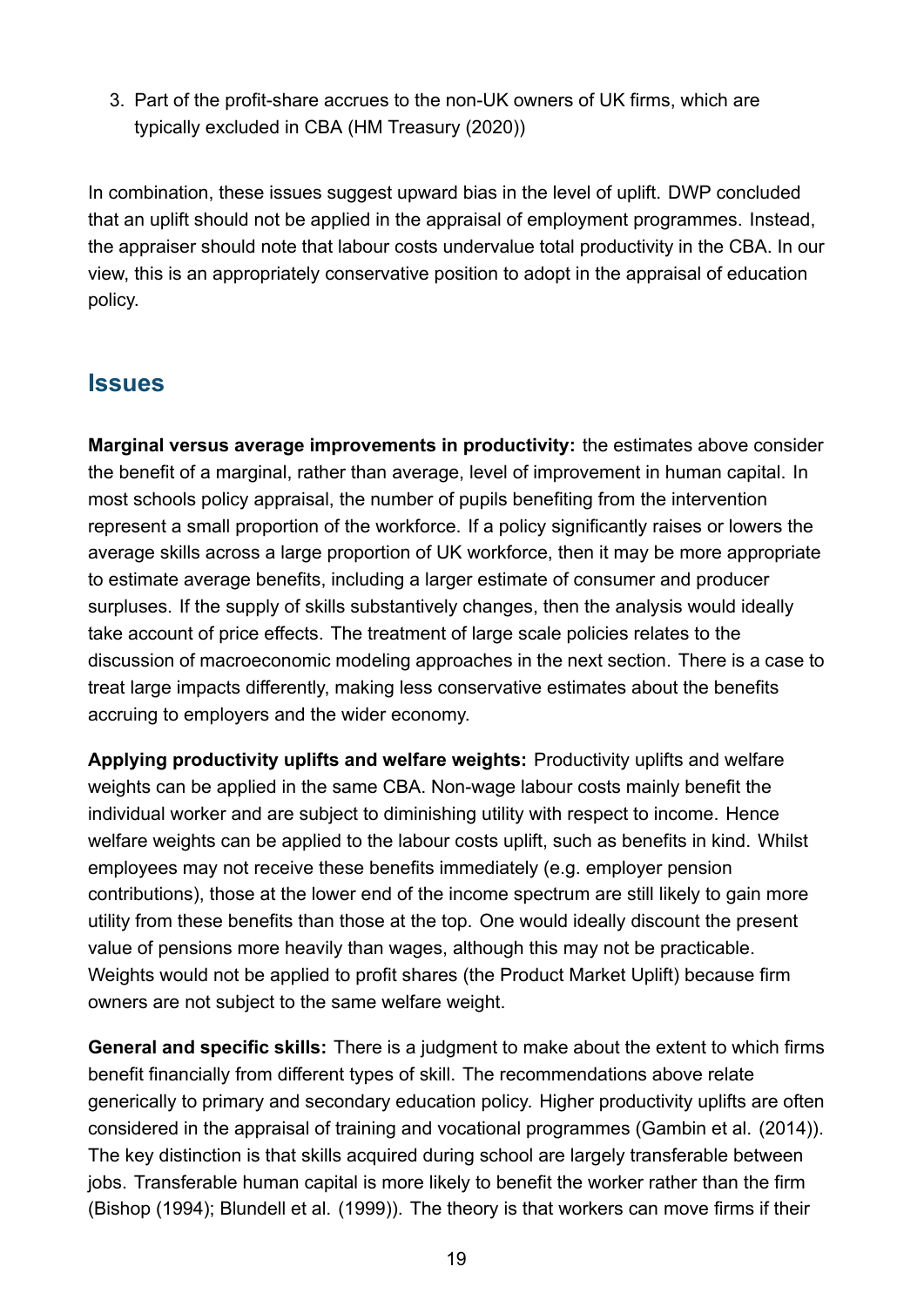skills are not full rewarded. By contrast, firm-specific training creates productivity gains that can only be captured by the firm (Dearden, Reed and Van Reenen ([2006\)](#page-36-9)). One may wish to use different uplifts, for example, where schools invest in vocational skills.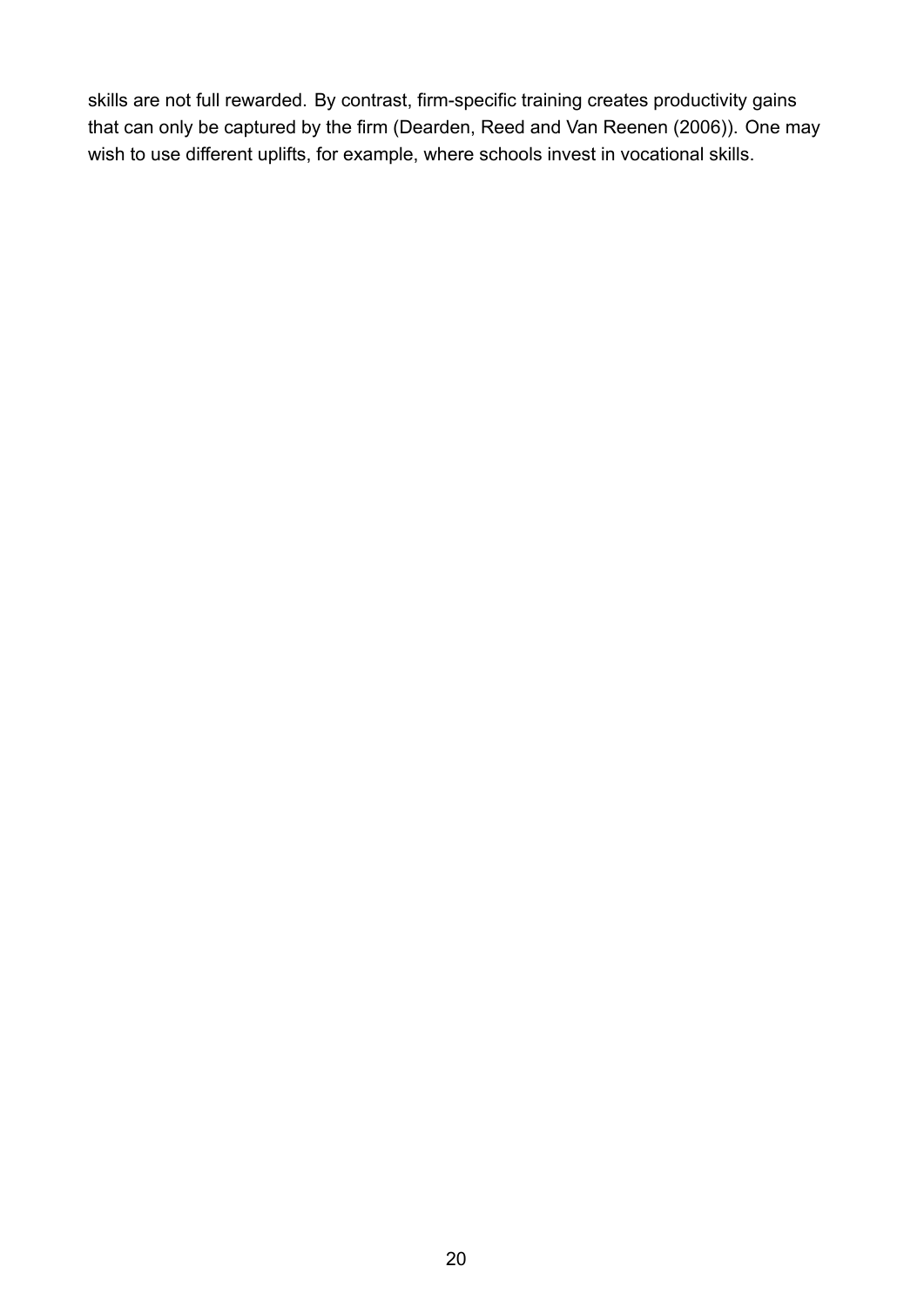# **Growth**

## **Non-technical summary**

<span id="page-21-0"></span>Hodge, Little and Weldon [\(2021\)](#page-37-0) use a microeconomic model to estimate individual wage returns. By contrast, macroeconomic models can take account of benefits to the whole economy, which often motivate public investment in education.

Leading macro estimates might serve as an 'upper bound' on the total productivity benefit of education (Crawford and Cattan ([2013](#page-35-6))). These are especially instructive for large scale reforms to the education system. Microeconomic estimates retain the advantage of fine-grained measurement of attainment and the ability to control for pupil and school level characteristics. As such, they are more suited to detailed policy appraisal.

## **Macroeconomic benefits**

DfE commissioned the Institute for Fiscal Studies to review microeconomic and macroeconomic literature on the benefits of education (Crawford and Cattan ([2013\)](#page-35-6)). There are several other papers summarising the empirical research linking education and economic growth (for a recent example, see Valero ([2021](#page-39-1))). We not to repeat these summaries in any detail; rather, we briefly note their practical implications for CBA.

Crawford and Cattan [\(2013\)](#page-35-6) considered the empirical evidence arising from two types of macroeconomic strategy:

- 1. **Growth accounting**, whereby human capital is incorporated as a factor input in the production function.
- 2. **Macro growth regressions**, aiming to capture the dynamic interactions between educational performance and the whole economy. This recognises that returns to schooling are endogenous (Card [\(2001\)](#page-35-7)).

Hanushek and Woessmann have advanced the argument that long-run growth is overwhelmingly caused by "knowledge capital" (Hanushek and Woessmann [\(2015](#page-37-6))). Their macro growth regressions have been among the most prominent in education policy for many years, particularly within the European Union and the OECD. Their estimates explore cross-country variation in growth, education and other factors at national level. The consequences of higher cognitive skills reportedly represent "multiples of GDP" (Hanushek and Woessmann ([2015](#page-37-6))). Recent contributions have considered: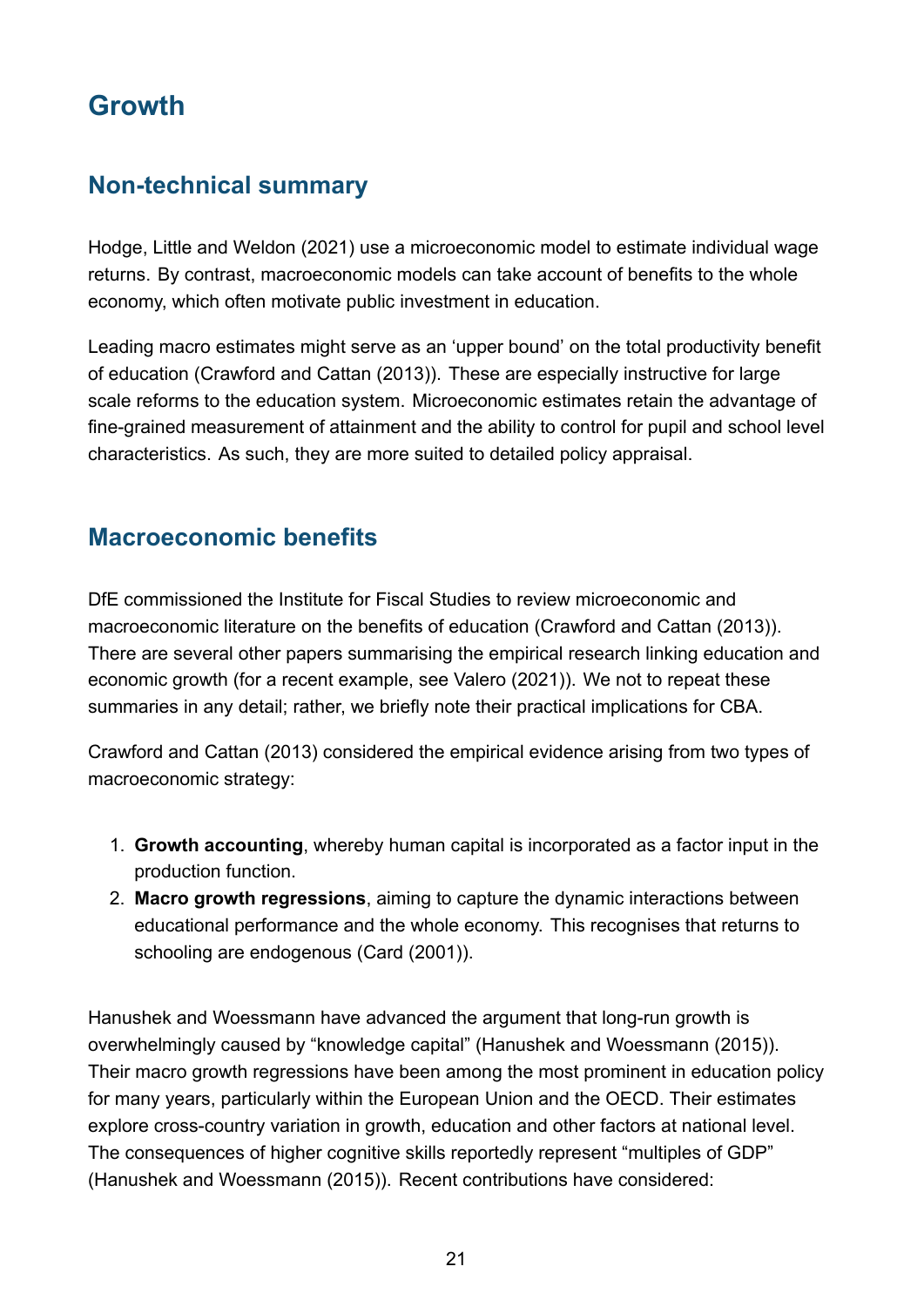- 1. **Positive scenarios**, based on the European Union's educational goals (Hanushek and Woessmann [\(2020\)](#page-37-7))
- <span id="page-22-0"></span>2. **Negative scenarios**, based on the potential learning losses resulting from school closures during the Coronavirus pandemic (Hanushek and Woessmann ([2020](#page-37-8)))

One of Hanushek and Woessmann's positive scenarios sees an average student achievement increase by 25 PISA points. Over the next 80 years, they estimate that this would add €9.7 trillion in present value to UK GDP, over the status quo. That was equivalent to 340% of current GDP at the time of estimation, in early 2020. It represents an increase in the long-run growth rate of 0.5% (Hanushek ([2020](#page-37-7))).<sup>12</sup>

Their estimates of Coronavirus-induced learning loss are also sizable. For instance, one third of a year of lost learning is estimated to reduce UK GDP by over \$2 trillion over the next 80 years.<sup>13</sup>

It is difficult to compare Hanushek and Woessmann's estimates directly to the wage returns reported by Hodge, Little and Weldon [\(2021\)](#page-37-0). Rough comparisons would suggest that macroeconomic estimates are multiple times higher.

#### **Issues**

Whilst evidence for sizable growth benefits is well-founded, in practice this is difficult to apply in policy appraisal. Crawford and Cattan ([2013\)](#page-35-6) concluded that the reliance on national level data means that:

"…[growth regressions] may not produce an estimate of the true causal effect of education on economic growth; instead this approach is likely to produce an upper bound"

Crawford and Cattan [\(2013\)](#page-35-6) provide a detailed account of these methodological issues, covering measurement error, endogeneity and model specification. One such issue is that Hanushek and Woessmann pool data from various countries, so their estimates represent

 $12$ Discounted value of future increases in GDP until 2100 due to the reform, expressed in billion Euro (PPP), as a percentage of current GDP, and as a percentage of discounted future GDP. "GDP increase in year 2100" indicates by how much GDP in 2100 is higher due to the reform (in %). "Long-run growth increase" refers to increase in annual growth rate (in percentage points) once the whole labor force has reached higher level of educational achievement. "Increase in PISA score" refers to the ultimate increase in educational achievement due to the reform. See text for reform parameters.

 $^{13}$ Estimate for the UK is 2.154 billion US Dollars. The baseline is GDP for 2019, in billions of USD and in 2017 purchasing power parity (PPP) terms from the World Bank. Present value of lost GDP is based on estimated difference in GDP for 80 years with lower achieving labour force expected from educational losses of one-third or two-thirds years compared to future GDP without learning loss. Future losses are discounted at 3 percent.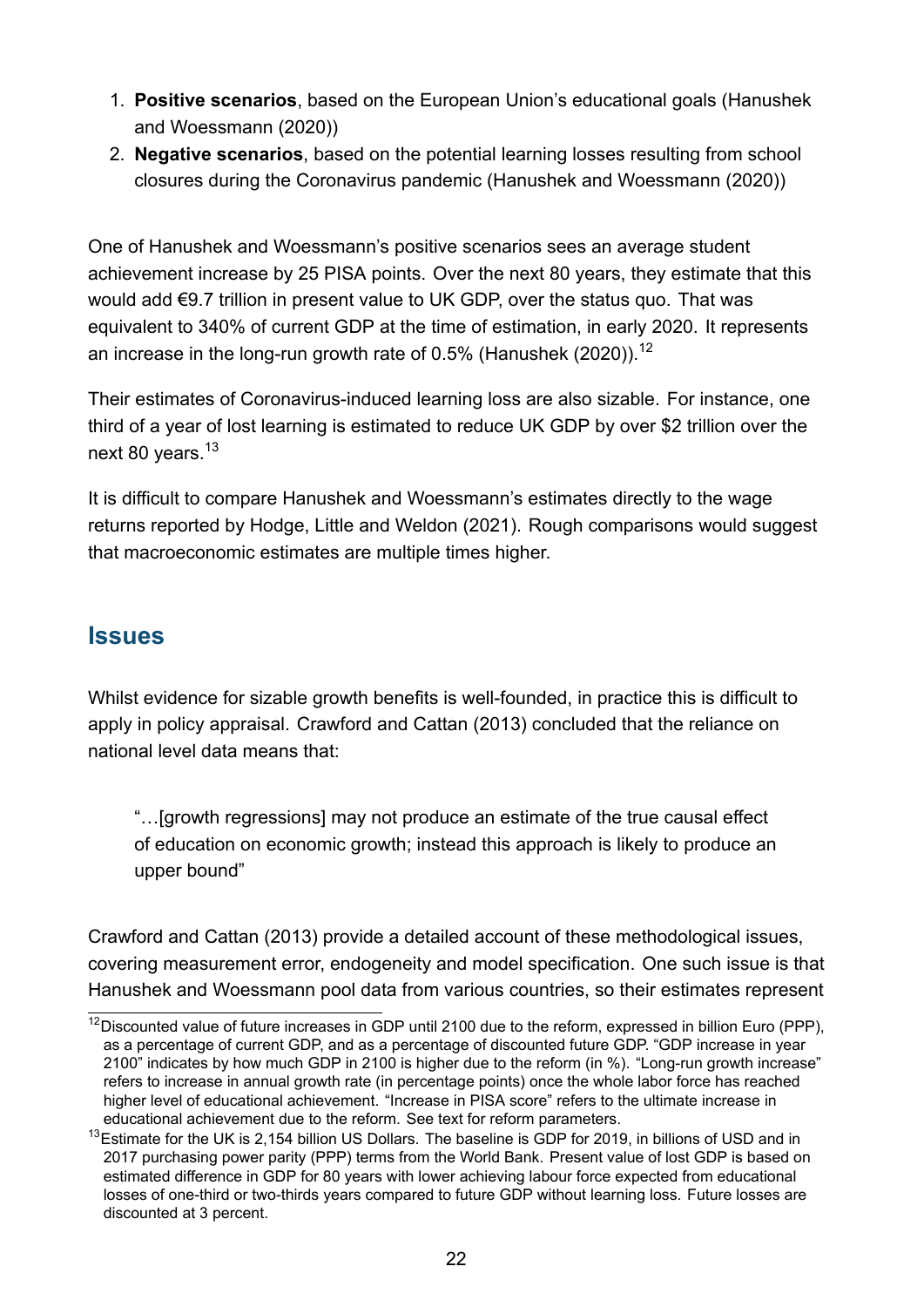the average growth effect across these nations. The average effects are then applied to estimate each country's GDP growth scenarios. This is an imperfect guide for UK policy makers as the country's relationship between education and growth could differ markedly from the average.

Microeconomic estimates allow for more detailed, policy-level analysis. It is possible to control for a range of pupil-level factors, which might explain the differences in educational performance and later outcomes. For instance, if we wish to assess a policy intervention in secondary school, then it is important to control for prior attainment in primary school. If we wish to target policy intervention on a specific sub-group, then we would ideally assess the returns associated specifically with that group.

Causal interpretation remains elusive in most macro- and micro-estimation strategies and so this is a matter of degree: *how far can either strategy control for confounders and get closer to the causal link between education policy and increases in economic output?*

Microeconomic estimates are generally preferred in CBA and provide more conservative the scale of the policy benefits. An appraisal could, in this case, usefully reference evidence of the macroeconomic benefits. For large-scale interventions, affecting a large proportion of the future labour force, it may be useful to approximate the long-term growth effects within the CBA.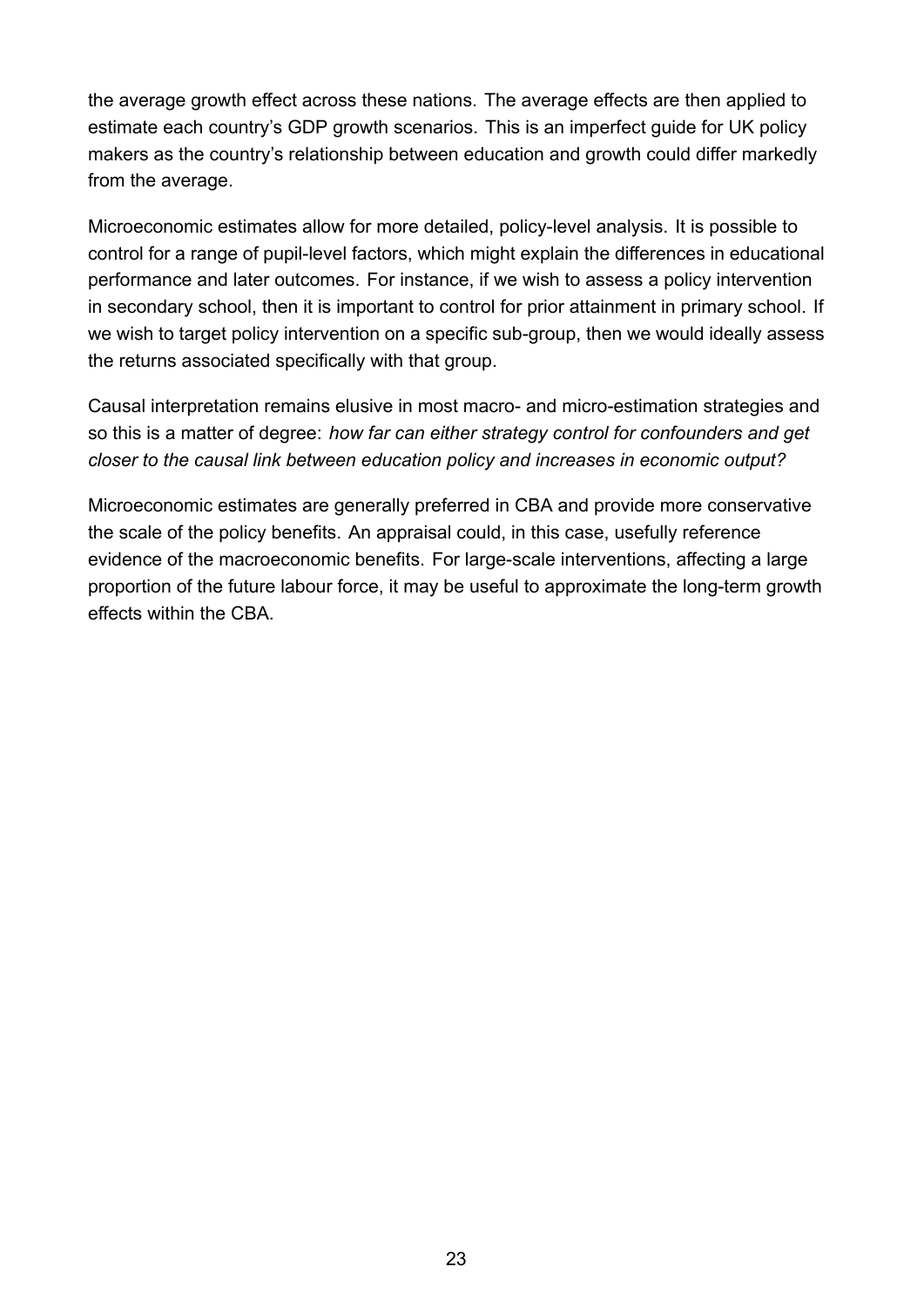# **Signalling**

# **Non-technical summary**

<span id="page-24-0"></span>The well-established link between education and later earnings does not necessarily mean that education makes individuals more productive. GCSE grades, for example, could either reflect skills acquired in school, or signal pupils' pre-existing abilities.

We do not consider that signalling effects undermine the use of earnings returns, such as those found in Hodge, Little and Weldon [\(2021](#page-37-0)). The value of school attainment as a rough measure of individual skill has been verified by a wide variety of studies of labor market outcomes (see Card [\(2001](#page-35-7)); Wyness, Macmillan and Anders [\(2021\)](#page-39-2)). Nevertheless, it is important to consider how relevant signalling might be for a given policy.

Signalling effects are context-specific. The factors to consider include; subject, grade distribution, pupil cohort, time period, later educational pathways, occupations and industries.

# **Theory and evidence**

Following human capital theory, higher earnings could result from the productivity-enhancing effects of compulsory schooling. On the other hand, test scores could signal a learner's innate motivation and abilities, irrespective of whether schooling augments productivity.<sup>14</sup>

Gambin et al. ([2014\)](#page-37-5) argue that it "makes little difference" to the individual learner whether higher earnings arise from the effects of human capital or signalling. Yet the distinction is important to policy makers. Human capital theory provides a more compelling case for public investment to education in order to grow the economy as a whole. In the presence of signalling, lifetime earnings could overestimate the return on human capital investment.

The relative importance of human capital and signalling is an empirical question, for which there is a wide literature, but few studies focusing specifically on GCSEs.

Machin, McNally and Ruiz-Valenzuela [\(2020](#page-38-6)) report significant returns to gaining a 'C' grade in English GCSE on appeal, rather than a 'D'. They describe this as a 'high stakes exam', in part because achieving at least a 'C' grade is used by employers and higher educational institutions, to screen applicants. Given these pupils fall (with some randomness) marginally either side of the 'C' grade cut-off, they might be expected to

<sup>&</sup>lt;sup>14</sup> Human capital theory follows in the tradition of Mincer [\(1958](#page-38-7)) and Becker ([1960\)](#page-35-8); ([1964](#page-35-9)). Signalling theory was developed by Spence [\(1973](#page-39-3)) among others.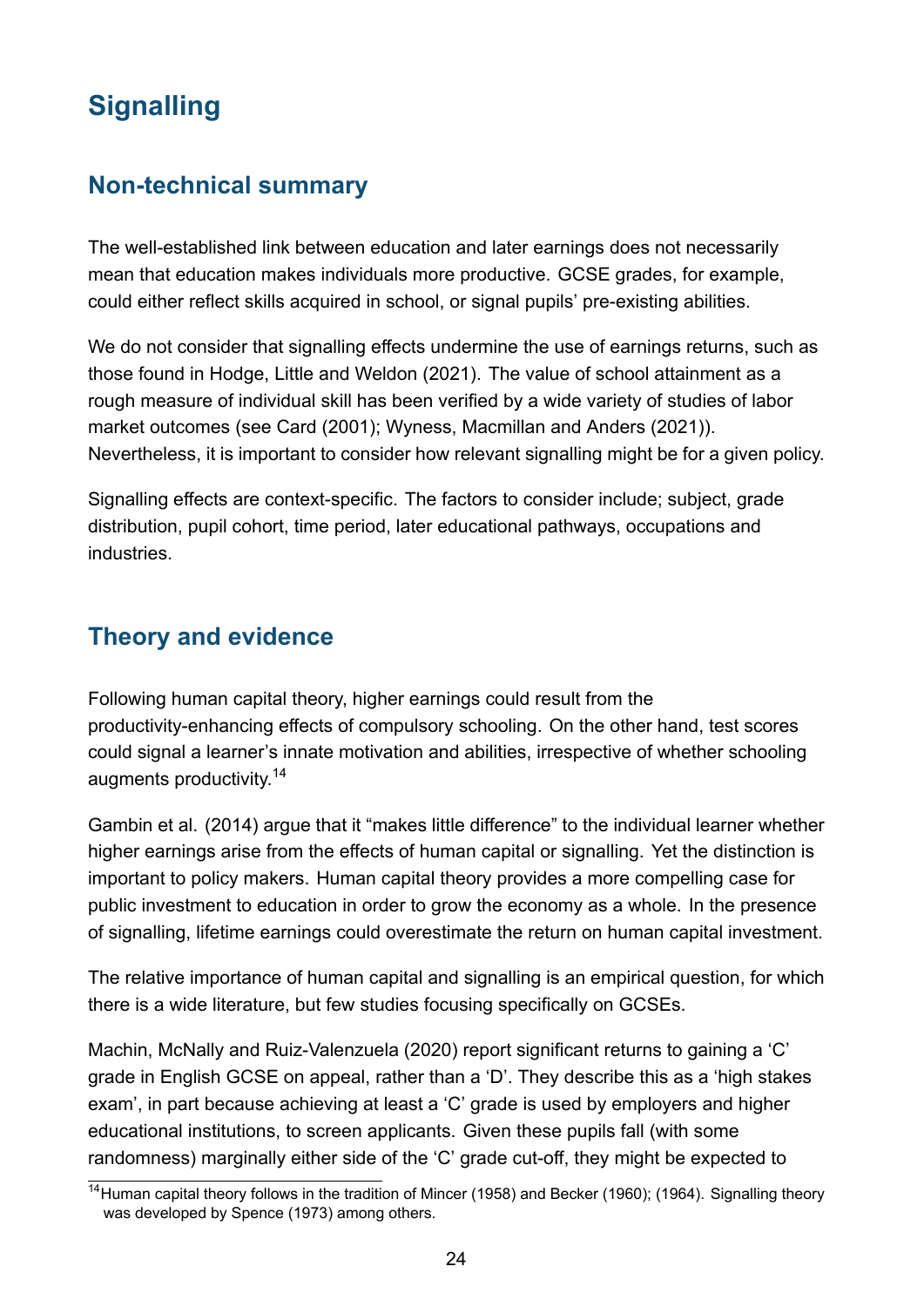have very similar levels of human capital. This could be taken as evidence of a signalling effect. We cannot generalise from this finding though, as the effect may be very different for other subjects or at other grade boundaries.

It is important to recognise potential signalling effects in CBA but we do not believe there is sufficient concern to invalidate the use of earnings returns, such as those estimated in Hodge, Little and Weldon [\(2021\)](#page-37-0). The value of school attainment, as a rough measure of individual skill, has been verified by a wide variety of studies of labor market outcomes. David Card ([2001](#page-35-7)) is among several leading economists to empirically measure human capital effects. He reviews studies that use a range of robust experimental methods and instrumental variables for completed school education. He concludes that:

"the returns to schooling are typically as big or bigger than the corresponding ordinary least squares estimates"

In a more recent briefing note, Wyness, Macmillan and Anders [\(2021\)](#page-39-2) concluded that

"The most convincing quantitative studies from the literature suggests that signalling plays a relatively limited role. This, coupled with causal evidence of the wider non-pecuniary benefts of education, implies that failing to invest in education, particularly at critical ages and stages, would be a very risky strategy for governments to adopt."

In our view, this consensus ought to be reflected in our general approach to CBA for school-based policies. On balance, making a downward adjustment to estimates of the private earnings returns, to account for signalling effects, is more likely undervalue productivity benefits, given that these are already somewhat conservative.

#### **Issues**

**Identification::** A cautious conclusion is that both human capital and signalling effects are evident, with no consensus on their relative importance with respect to Key Stage 4 exams. In estimating returns to GCSE grade improvements, Hodge, Little and Weldon ([2021](#page-37-0)) do not use experimental or instrumental variable techniques, because these methods are not available across all grades, subjects and pupil sub-groups. We require estimates to inform a wide range of education policy appraisals. The pursuit of robust causal identification inevitably trades-off against the need for breadth of policy application. Given the difficulties in identifying causal impacts within the model, we cannot discount signalling effects; equally, it may be underestimating human capital effects.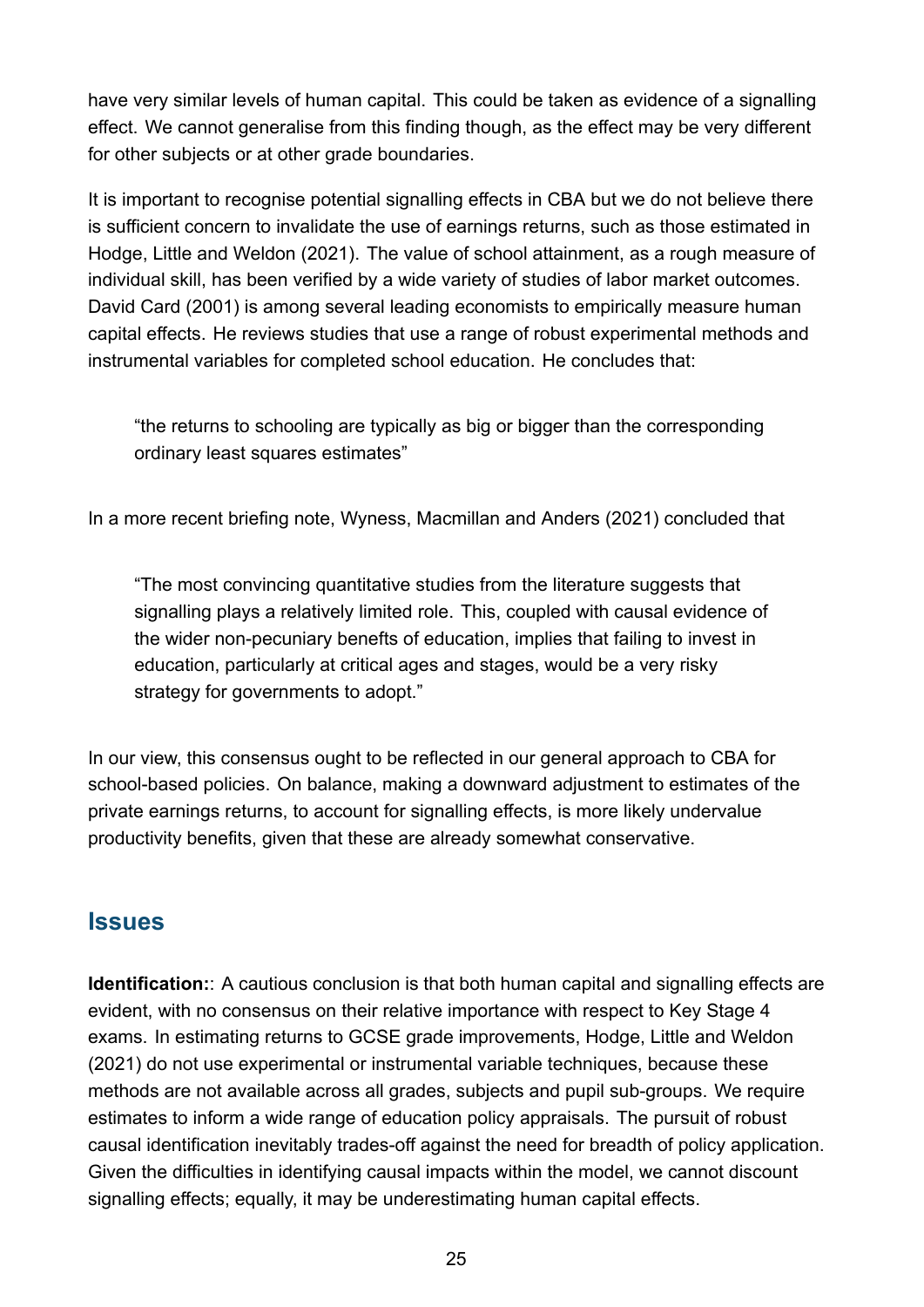**Policy context:** The literature suggests that signalling effects are context-specific. Their effect may vary by GCSE subject, grade distribution, pupil cohort, time period, later educational pathways, occupations and industries. Human capital effects would also be expected to vary over time, due to changes in the curriculum or teaching quality, or due to the value of skills in the future labour market.

We do not recommend a routine downward adjustment for signalling, noting that there is an equally strong case for an upward adjustment to better capture human capital effects. This can only be treated as a general rule and concern for signalling effects ought to be addressed in each policy appraisal.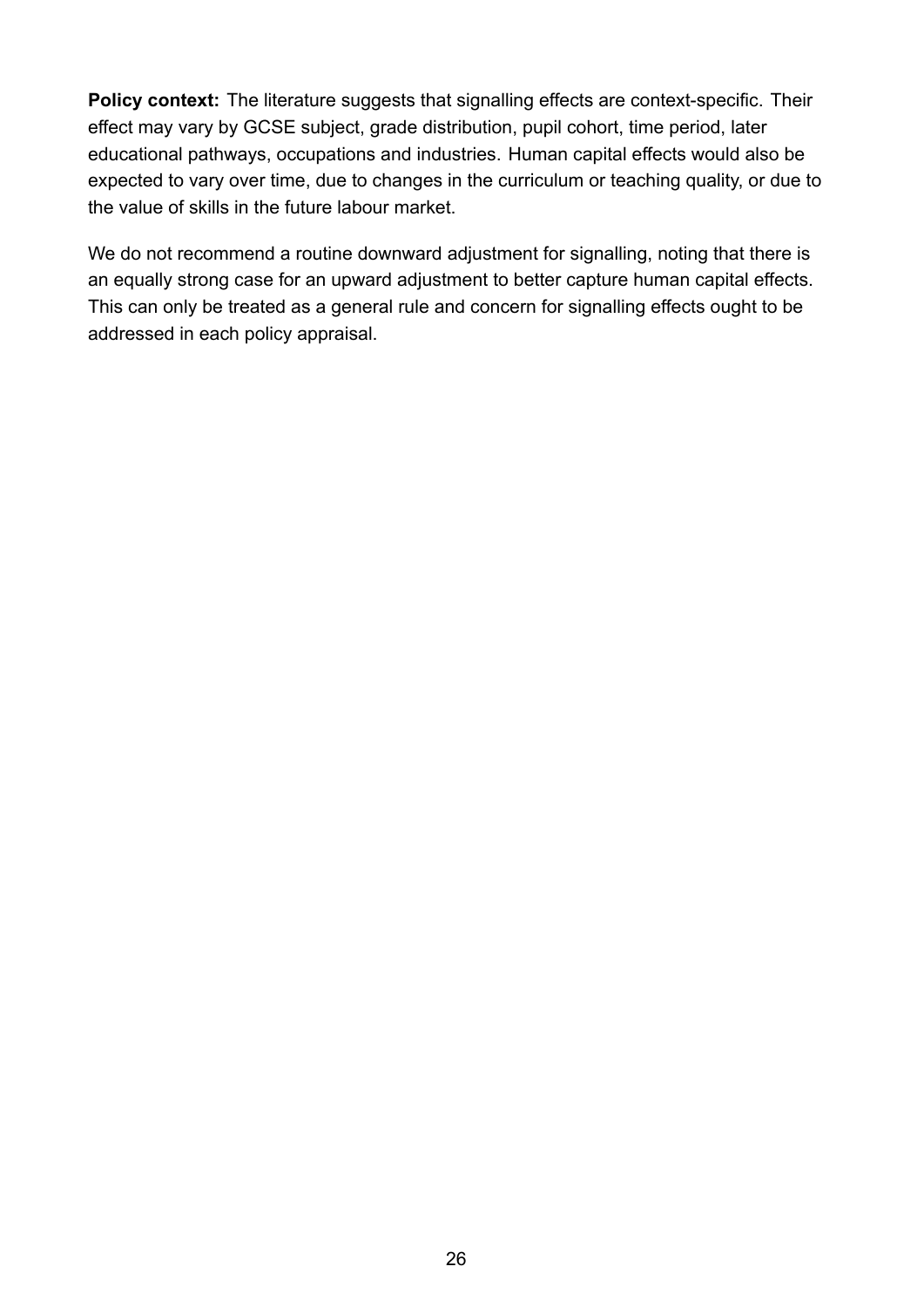# <span id="page-27-2"></span>**Wellbeing**

## **Non-technical summary**

<span id="page-27-0"></span>Traditional economic indicators (e.g. income and GDP) cannot fully capture the effects of schools on people's lives. Giving regard to direct measures of personal wellbeing can improve decision-making.

Wellbeing research can be used at all stages in the policy-making cycle, from formulating options through to evaluation. At the 'long-list' appraisal stage, wellbeing impacts can be included among the Critical Success Factors (CSFs) for a project. At short-list stage, we need a common currency to capture productivity and wellbeing benefits in the same analysis. There are two leading options:

- 1. Value wellbeing outcomes in monetary terms
- <span id="page-27-1"></span>2. Value productivity outcomes in units of wellbeing

The first option is an extensive form of CBA. This method has been advanced internationally, notably in New Zealand and Australia (NZ Treasury ([2015](#page-38-8)), [\(2019\)](#page-38-9); Australian Social Value Bank (no [date\)](#page-35-10)).

The second option can take the form of a Cost Effectiveness Analysis (CEA). In CEA, costs are in one set of units (money) and the benefits in another (e.g. happiness-years). CEA is already well-established in the appraisal of health expenditure. The UK Government evaluates gains in health using Quality-Adjusted Life-Years (QALYs). Wellbeing CEA proposes a different unifying measure of benefit, based on subjective wellbeing.

Wellbeing appraisal continues to evolve in the UK, and there are some data and evidence constraints in its application to schools policy. We could not, for instance, emulate our method to predict wage impacts of Key Stage 4 performance (Hodge, Little and Weldon ([2021](#page-37-0))), to make similar predictions of adult life satisfaction.

These limitations relate largely to appraisal, i.e. before a policy is implemented, where we are reliant on estimates from the existing evidence base. Limitations can be overcome at the evaluation stage, i.e. after the policy is implemented, as there are proven and reliable methods of evaluating wellbeing for children and young people.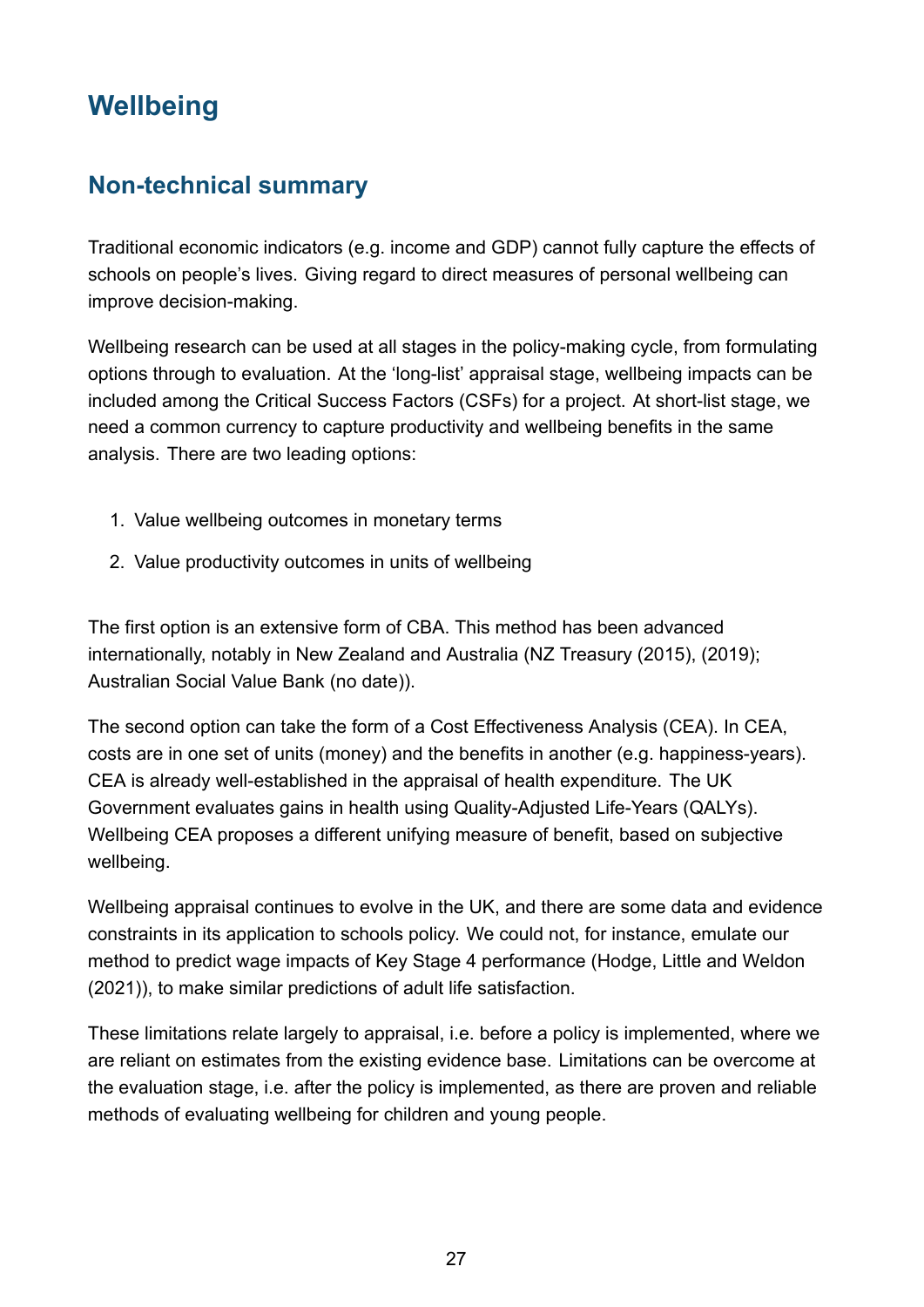## **Impact of schools on wellbeing**

Outcomes at age 16 have a significant bearing on wellbeing throughout the life course. Using data from two British cohort studies, Frijters, Johnston and Shields ([2013](#page-36-2)) reported that variables observed up to age 16 predicted around 7% of the variation in average adult life satisfaction. Adding the contemporaneous effects of childhood on adulthood variables increases that predictive power to 15.6%, while adding long lags of life satisfaction increased it further still, to 35.5%.

The consensus is that life satisfaction can be improved within the education system (Longhi et al. [\(2018\)](#page-38-10)). For example, Layard et al. ([2018](#page-38-3)) estimated the impact that schools have on three different outcomes at age 16 based on measures of emotional health, conduct and GCSE test scores. They used data from the Avon study, which also allowed controls for family characteristics.<sup>15</sup> The fixed effects of both primary and secondary school attended were sizable, across all three outcomes (see table [3](#page-28-0)).

<span id="page-28-0"></span>

|                                  | <b>Emotional health at 16</b> | Behaviour at 16 | <b>GCSE score at 16</b> |
|----------------------------------|-------------------------------|-----------------|-------------------------|
| <b>Primary School</b>            | 0.27                          | 0.32            | 0.21                    |
| Secondary school                 | 0.28                          | 0.31            | 0.38                    |
| Family income (log, averaged)    | 0.07                          | 0.08            | 0.14                    |
| Parents' education (years)       |                               | 0.04            | 0.17                    |
| Father unemployed (% of years)   |                               |                 | $-0.03$                 |
| Mother worked (% of 1st year)    |                               |                 | $-0.02$                 |
| Mother worked (% of other years) |                               | $-0.05$         | 0.04                    |
| Parents' involvement with child  | 0.04                          | 0.05            | 0.02                    |
| Parents' aggression to child     | $-0.03$                       | $-0.12$         |                         |
| Mother's mental health           | 0.16                          | 0.17            | 0.03                    |
| Father's mental health           | 0.04                          |                 |                         |
| Conflict between parents         | $-0.04$                       | $-0.14$         | $-0.01$                 |

| Table 3: How children's outcomes at age 16 are affected by school and family (Stan- |  |
|-------------------------------------------------------------------------------------|--|
| dardised coefficients)                                                              |  |

*Source:*

Avon Longitudinal Study of Parents and Children (ALSPAC).

Cross-section analysis reported in table 16.4 of Layard et al. ([2018](#page-38-3)).

Available at <http://cep.lse.ac.uk/origins/onlinematerial.pdf>.

Primary schools appear to have as much influence on behaviour and emotional health as secondary schools, even though these measures are taken at age 16. The same study reports that individual primary school teachers had even larger impacts on their children's emotional health than on their learning of maths. The effects of primary school teachers were detected up to 10 years later (Layard et al. ([2018\)](#page-38-3)).

<sup>&</sup>lt;sup>15</sup>The data is from the Avon Longitudinal Study of Parents and Children (ALSPAC). The survey covered around 70% of all children born in the Bristol area, between April 1991 and December 1992. School effects could be estimated using dummy variables for each school. The authors do not refer to these as 'fixed effects' but the method is broadly equivalent. The advantage of the dummy variables is that they can detect the whole-school effect. The drawback, from a policy perspective, is that we cannot observe the specific characteristics of schools that might be associated with better outcomes.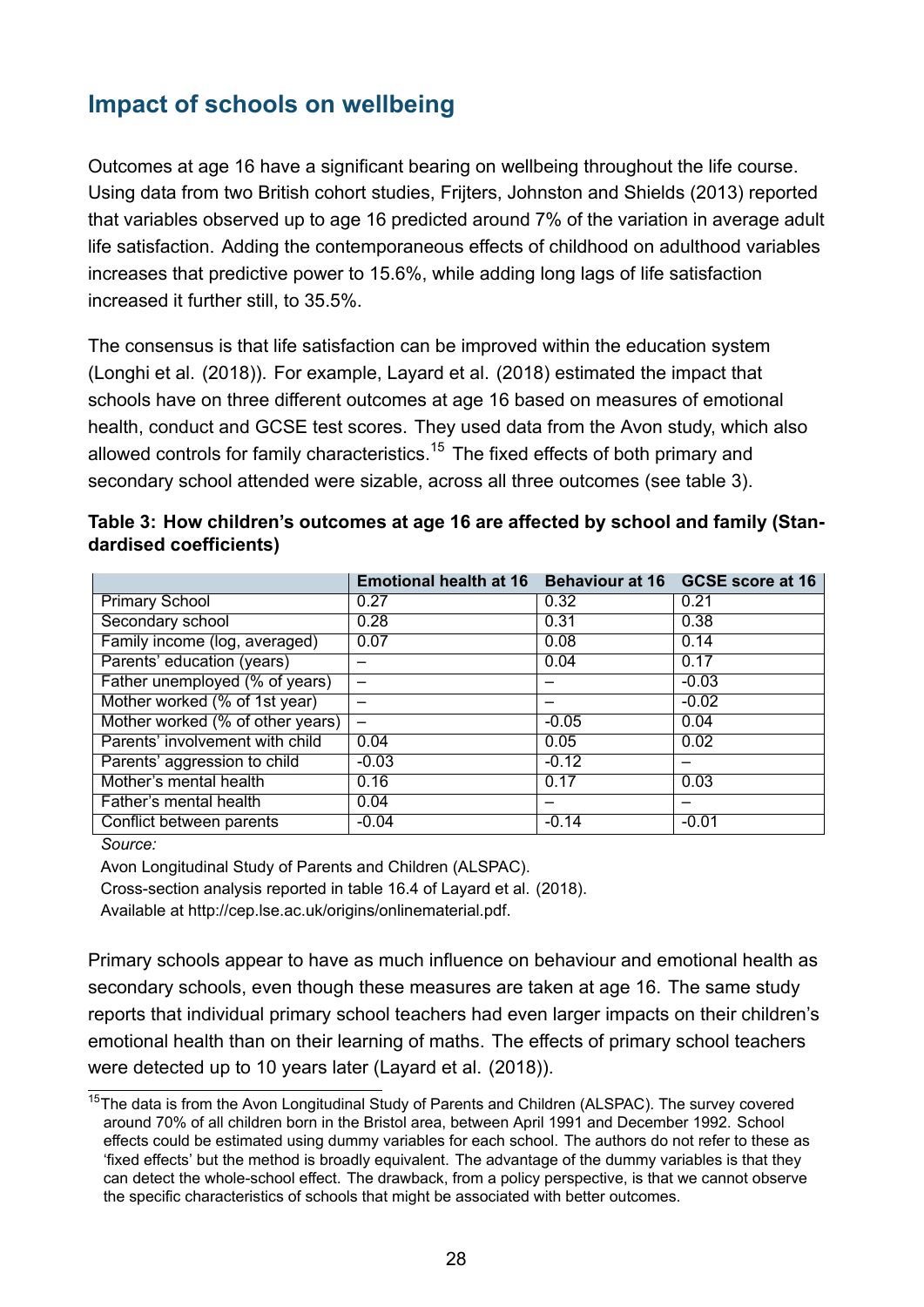The combined effect of family variables included in the model is similar in magnitude to the effect of secondary schools.<sup>16</sup> The single largest family determinant of a child's wellbeing and behaviour is the mental health of the mother. The biggest family factors affecting academic performance were family income and parents' education.

Several studies have estimated the impact of further study, proxied by years of education or the highest qualification level achieved. The effects are mixed, weak and in some cases negative. Where effects are present, they are partly mediated through other channels such as income and reduced criminality.

Overall, Layard et al. [\(2018](#page-38-3)) concluded that:

"If we wish to predict which children will lead satisfying adult lives, the best indicator is their emotional health at age 16. This is more important than their academic qualifications right up to the age of 25 – and more important than their behaviour in childhood."

From an appraisal standpoint, practitioners would need to consider whether the policy intent is to improve school or teacher *quality* (with strong effects on child and adult wellbeing) or to increase the *quantity* of education by encouraging further study (with mixed effects on wellbeing).

## **Wellbeing appraisal**

The next question is how practitioners might best take account of these wellbeing impacts in school policy appraisal.

Wellbeing evidence can be used from the outset, to determine the policy goals. This is already the case in a number of areas. For example, schools have been testing a new curriculum, developed as part of a programme to teach resilience. It includes lessons in areas that are important for wellbeing, including; relationships, healthy habits, social media awareness, and mindfulness (Bounce Forward (no [date](#page-35-11))).

Wellbeing objectives can then be reflected in the Critical Success Factors (CSF) for a project, by which the 'long-list' of options are appraised (see HM Treasury ([2020\)](#page-37-1)). For example, Defra and the Cabinet Office developed a framework for Multi-Criteria Analysis (MCA) incorporating wellbeing outcomes (Maxwell et al. [\(2011\)](#page-38-11)).

 $16$ The inclusion of school dummies was possible because there are multiple pupils per school in the sample. By contrast, there was only one child in each family. The model could not include dummy variables to estimate the overall effect of the child's family. Hence the comparison - based on adding the effects of observable family characteristics - will miss any unobservable family effects.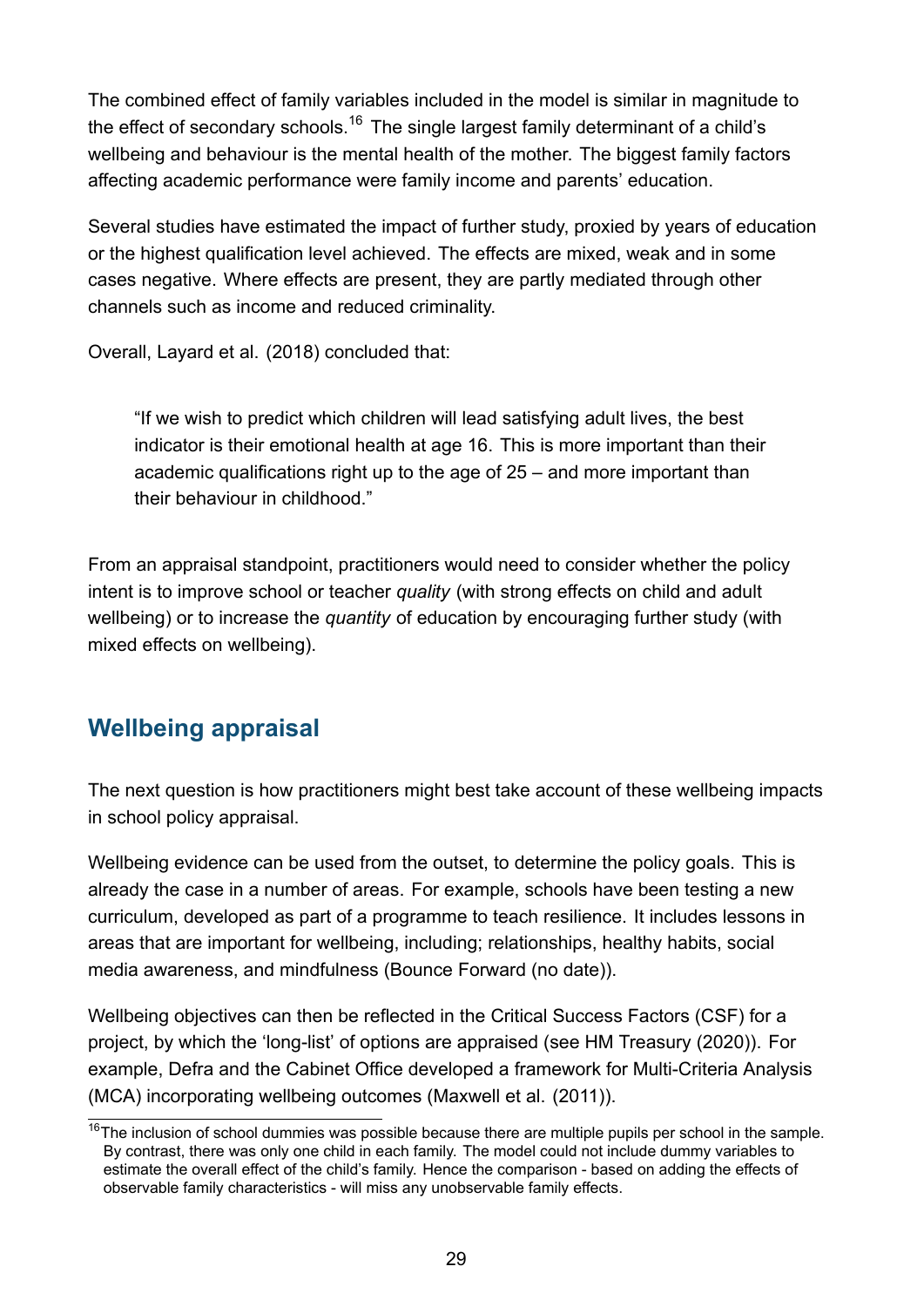At short-list stage, CBA has been the primary device in government appraisal. In this case, all social costs and benefits are translated into monetary terms. A number of studies have considered how best to evaluate wellbeing in money terms. In education, monetary values have been placed on the wellbeing impacts of adult learning (Dolan and Fujiwara ([2012](#page-36-10))), and for higher education outcomes in evaluations of the National Citizens Service (Jump and Simetrica ([2017](#page-37-9)); Dokal et al. [\(2020\)](#page-36-11)).

The method of converting people's preferences and utility into monetary figures can create systemic errors (Bronsteen, Buccafusco and Masur ([2013](#page-35-12))). These issues have led some economists to call for alternative appraisal tools, described generically as wellbeing cost-effectiveness analysis.<sup>17</sup> In this format, costs are in one set of units (money) and the benefits in another (e.g. cumulative 'happiness-years').<sup>18</sup>

CEA is already used in government for health expenditure (see Glover and Henderson ([2010](#page-37-10)); NICE ([2013](#page-38-12))). For all the possible treatments, the Government's economic guidelines are to evaluate health gains in units of Quality-Adjusted Life-Years (QALYs). Hence the appraisal method is well-established as a key decision-making tool. The difference in wellbeing CEA is the change units, from quality of life to subjective wellbeing. Happiness-years may be more instructive in education policy than QALYs, which focus largely (though not exclusively) on physical health.

The Green Book legitimises both CBA and wellbeing CEA, with the choice governed by the nature of the policy and available evidence. The Green Book suggests that using wellbeing as the primary outcome variable:

"may be particularly useful in certain policy areas, for example community cohesion, children and families" (p42, HM Treasury ([2020](#page-37-1)))

Where the measurements of the policy are mainly money terms (e.g. wage impacts) then it may be natural to stick to those units throughout the analysis (O'Donnell et al. [\(2014](#page-38-1)); HM Treasury ([2020](#page-37-1))).

#### **Issues**

An achievable aim in this section of the Handbook is to highlight the relevance and potential applications of wellbeing economics, in appraisal.

Data that track people's actual experience of life are consistently found to be reliable and valid for policy appraisal and research purposes. There are, however, some issues that would need to be explored within each policy appraisal.

<sup>&</sup>lt;sup>17</sup>See, for example, the All Party Parliamentary Group on Wellbeing Economics' Open Letter to the Chancellor, *A Spending Review to Increase Wellbeing* (Layard [\(2019](#page-37-11))).

 $18A$  free video course on these methods is available on the What Works Centre for wellbeing website [here.](https://whatworkswellbeing.org/resources/policy-tools-wellbeing-impacts-and-value-for-money/)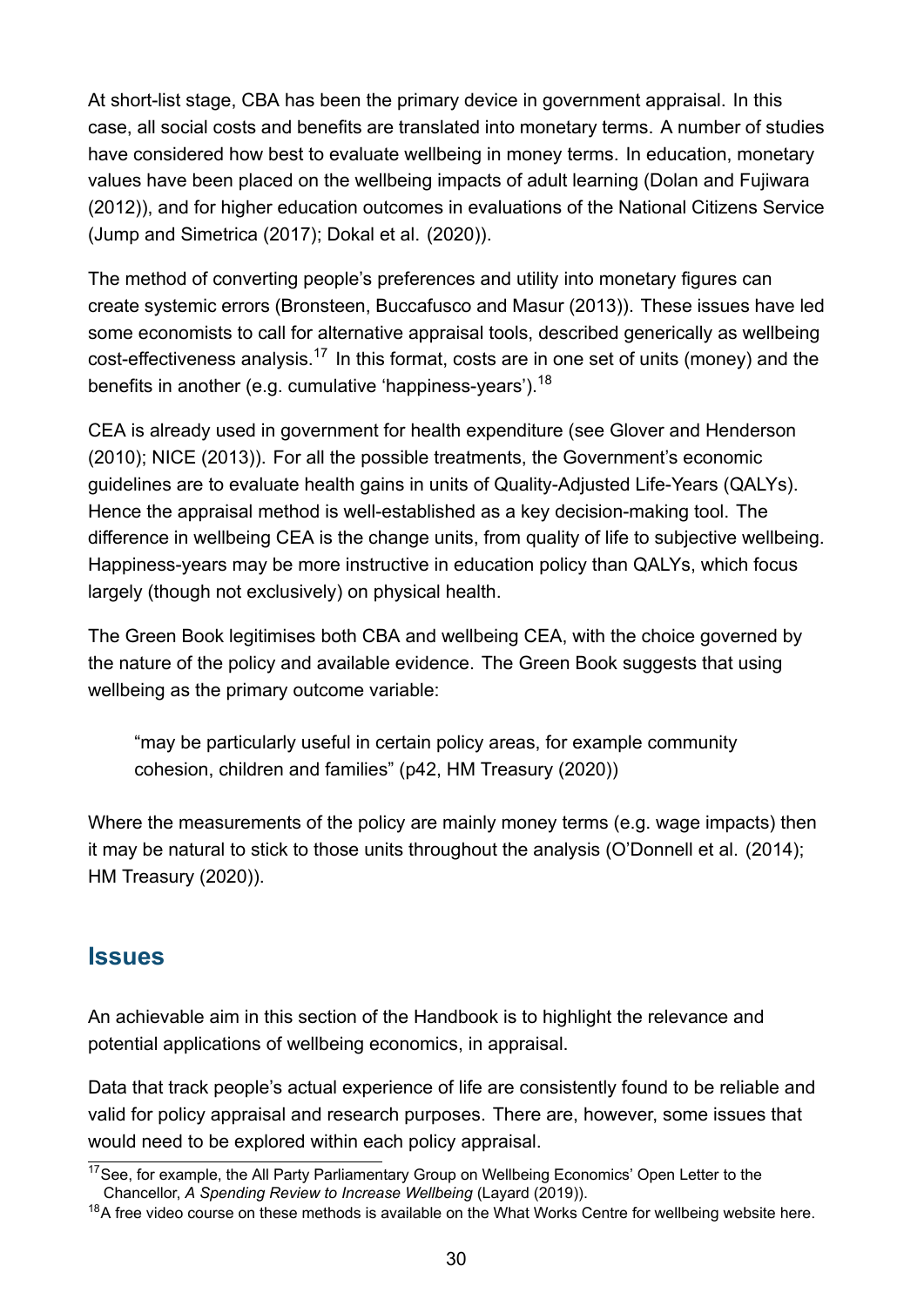**Data availability:** we need to consider the long period over which educational outcomes materialise. The estimates in Hodge, Little and Weldon ([2021](#page-37-0)) are reliant on large scale administrative data, containing detailed information on GCSE performance and incomes up to 14 years later. We do not have the same quality of data to assess later wellbeing impacts, at present.

**Wellbeing analysis 'at the margin':** Wellbeing impacts can be easier to evaluate where there is a clear change of state, such as flooding events, lottery wins and redundancy. This is evident in the wellbeing literature, where education tends to be measured in level shifts, such as years of schooling or highest qualification. In most school policy appraisal, we need to measure marginal changes in attainment, such as GCSE grades. Incremental improvements in attainment are less likely to register on subjective wellbeing measures, again because we lack the large administrative data to identify those changes, robustly.

**Valuation:** There is no consensus on the monetary values one might place on life satisfaction of children. Wellbeing appraisal remains viable, but the valuations would need to be selected carefully and subject to sensitivity analyses.

A combination of these issues can be more acute before policy implementation, where the appraisal relies upon proxy values from existing wellbeing research. They can be overcome through high quality evaluation plans, which have the potential to enrich the existing literature.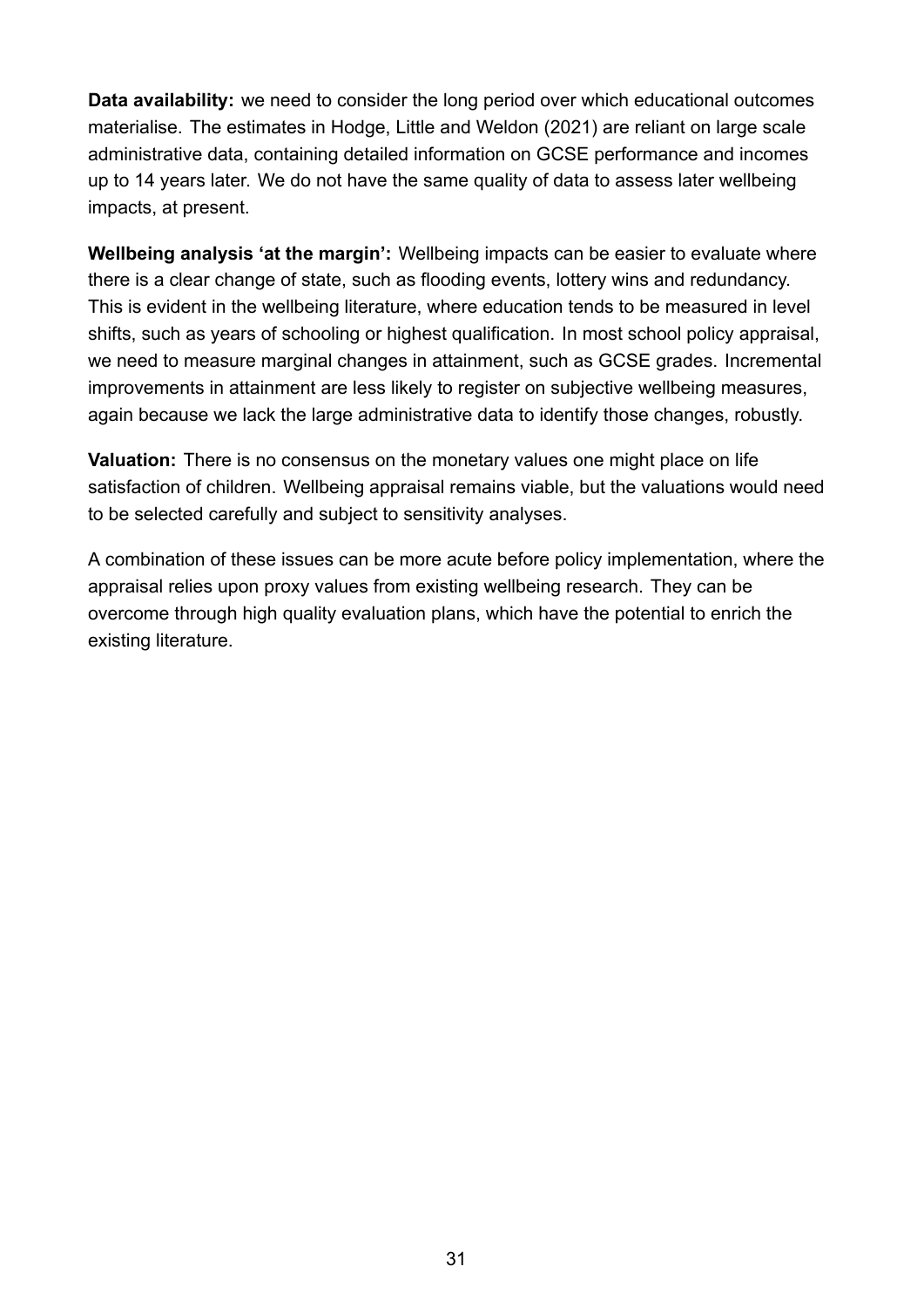# **Glossary**

**Appraisal:** We use this term to refer to the process of assessing the costs, benefits and risks of a policy. We draw a distinction between appraisal (the assessment process *before* a policy is implemented) and evaluation (*after* implementation) although these are sometimes used interchangeably.

**CBA:** Cost Benefit Analysis. We use CBA as a shorthand for *Social* Cost Benefit Analysis, which aims to assess the impact of policy intervention on social welfare. In CBA outcomes are valued in monetary terms, unless it is not proportionate or possible to do so.

**CEA:** Social Cost-Effectiveness Analysis is a variant of Social CBA. It compares the costs of alternative ways of producing the same or similar outputs.

**DfE:** Department for Education

**DWP:** Department for Work and Pensions

**GCSE:** General Certificate of Secondary Education

**Green Book:** Central Government guidance on appraisal and evaluation. See HM Treasury ([2020](#page-37-1)).

**KS4:** Key Stage 4 (KS4) is the legal term for the two years of school education which incorporate GCSEs, and other examinations, in maintained schools in England normally known as Year 10 and Year 11, when pupils are aged between 14 and 15 by August 31st.

**OECD:** Organisation for Economic Co-operation and Development

**PISA:** PISA is the OECD's Programme for International Student Assessment. PISA measures 15-year-olds' ability to use their reading, mathematics and science knowledge and skills to meet real-life challenges.

**QALY:** Quality-adjusted life-year, a measure of disease burden including both the quality and the quantity of life lived. One QALY equates to one year in perfect health.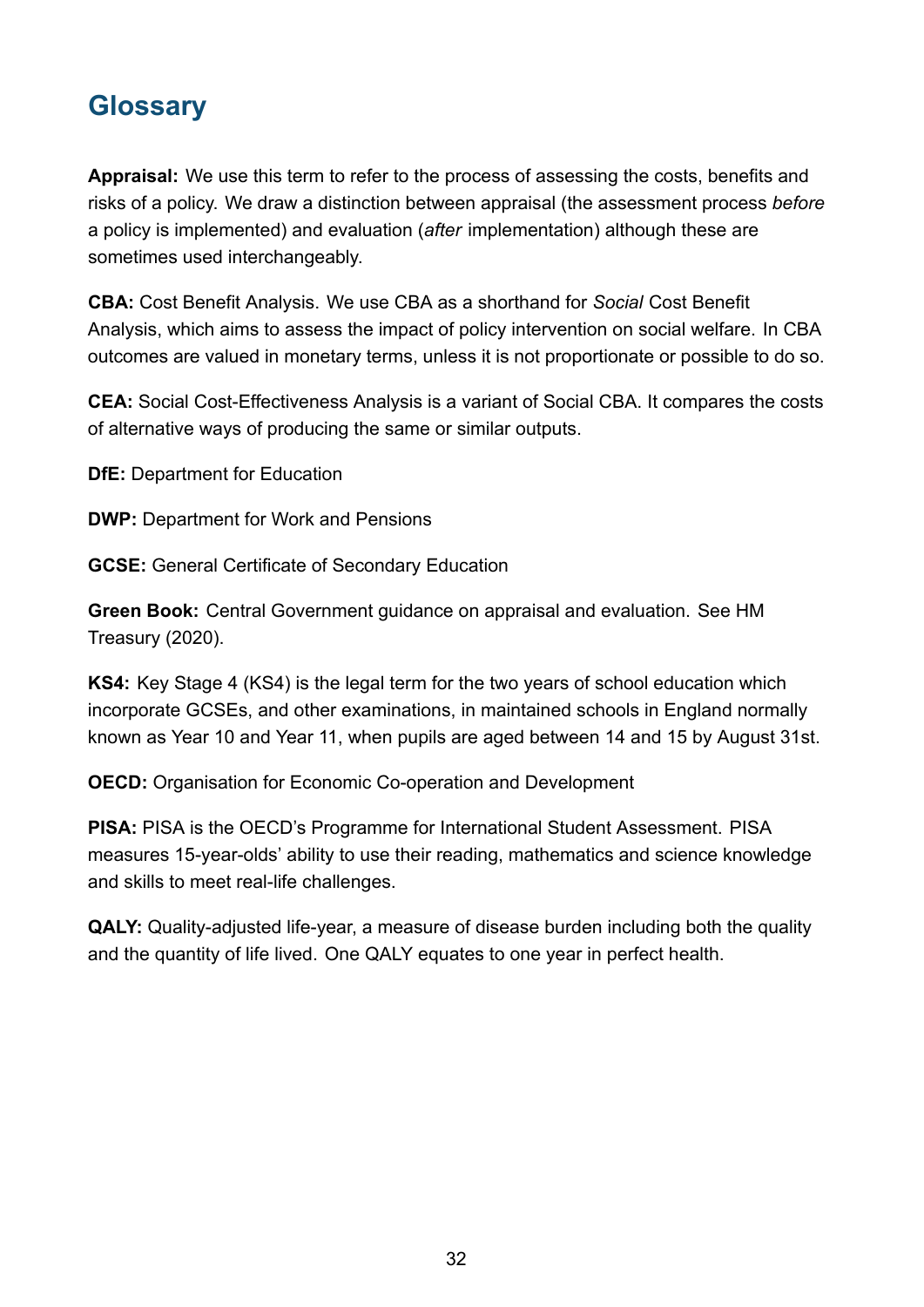# **Appendix**

# <span id="page-33-0"></span>**Welfare Weights Modelling**

#### <span id="page-33-2"></span>**Model specifications**

We compare the performance of 3 different models, all using fully interacted covariates of age, sex and highest qualification obtained:

- Linear Regression
- Poisson Regression
- <span id="page-33-1"></span>• Generalised Additive Model (GAM)<sup>19</sup>

|         | Adj. R <sup>^</sup> 2 RMSE |      |
|---------|----------------------------|------|
| Linear  | 0.33                       | 0.66 |
| Poisson | 0.28                       | 0.68 |
| GAM     | 0.36                       | 0.64 |

<span id="page-33-3"></span>The GAM provides the best fit to the data; it has the highest adjusted  $R^2$  and the lowest **RMSF** 

#### **Model diagnostics**

We estimate a set of welfare weights by estimating household equivalised net earnings using the GAM model on the FRS data. If the model was highly accurate the resulting weights would approximately equal the weights derived from the HBAI. The two sets of weights are compared in table [4](#page-34-0). The modelled weights are much closer to one, this is intuitive given the poorer predictive power at the tails of the distribution, as seen in the Q-Q plot in figure [3.](#page-34-1)

<sup>&</sup>lt;sup>19</sup>Index of Labour Costs per Hour, seasonally adjusted, Quarter 1 2020. Estimate for the whole economy, noting that estimates are available by broad sector. Estimates are available [here.](https://www.ons.gov.uk/employmentandlabourmarket/peopleinwork/earningsandworkinghours/datasets/indexoflabourcostsperhourilchseasonallyadjusted)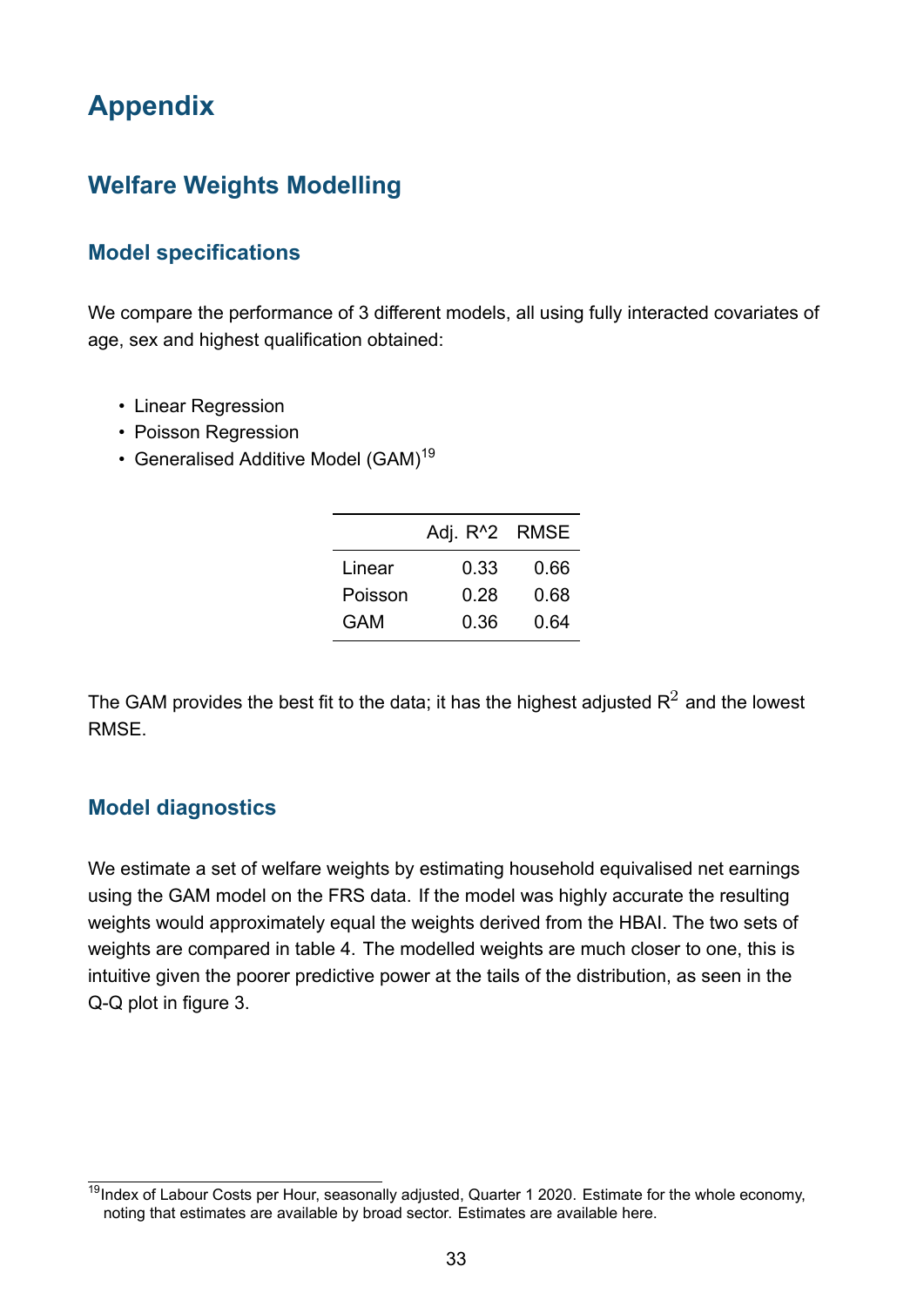**Figure 3: Q-Q and Residual Diagnostic Plots**

<span id="page-34-1"></span>

**Table 4: FRS Welfare Weights - Actual vs. Modelled**

<span id="page-34-0"></span>

|                                     | <b>Quintile 1</b> |      | Quintile 2   Quintile 3   Quintile 4 |      | <b>Quintile 5</b> |
|-------------------------------------|-------------------|------|--------------------------------------|------|-------------------|
| Actual                              | 2.47              | 1.42 | 1.00                                 | 0.69 | 0.40              |
| $\sqrt{3}$ Modelled $\sqrt{3}$ 1.61 |                   | 1.22 | 1.00                                 | 0.75 | 0.50              |
| $M = 1 - 1$                         |                   |      |                                      |      |                   |

*Note:*  $\rho = 1.3$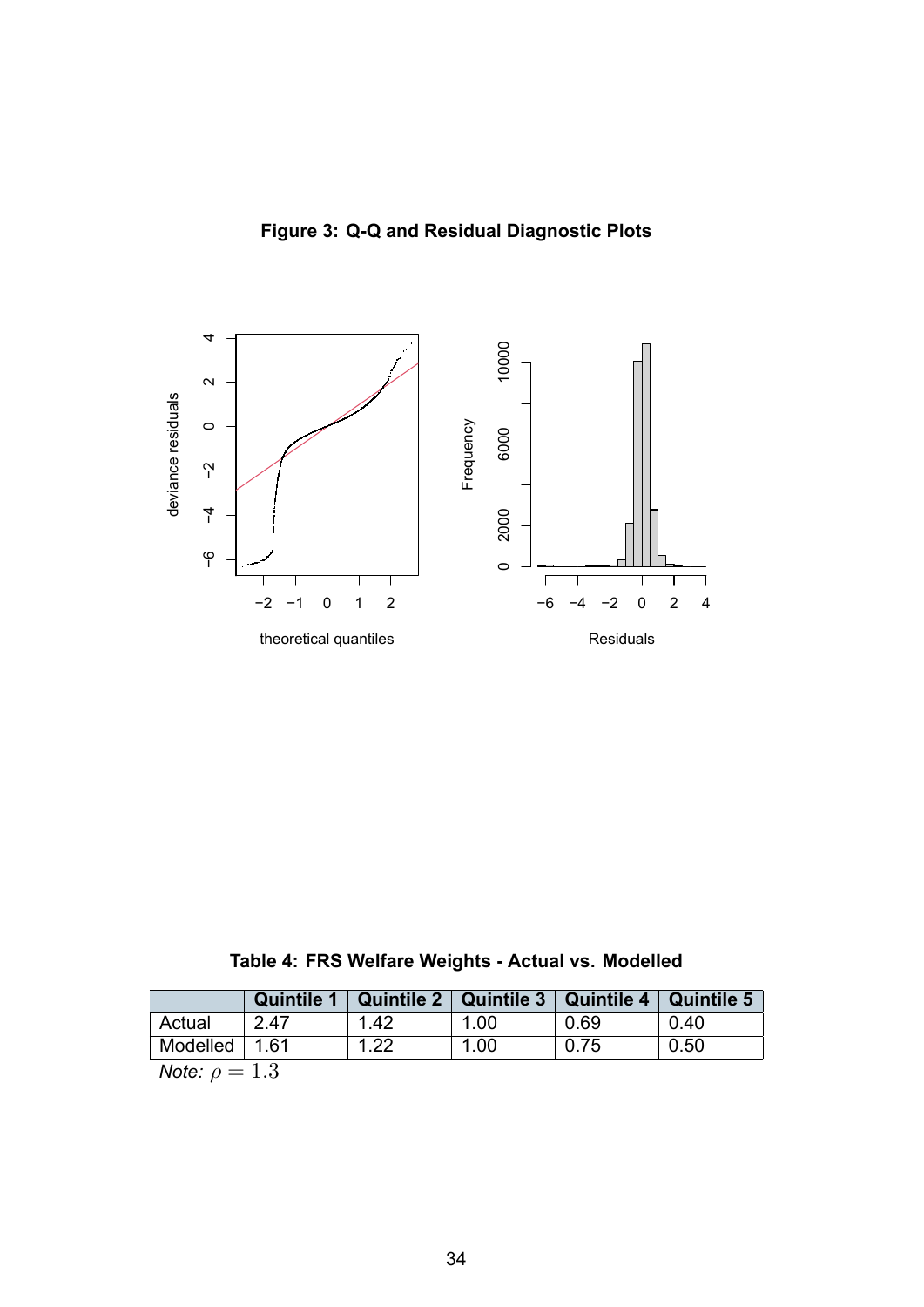# **References**

- <span id="page-35-10"></span>Australian Social Value Bank (no date) *Australian Social Value Bank - makes measuring your social impact simple!* Australian Social Value Bank.
- <span id="page-35-8"></span>Becker, G. (1960) 'Underinvestment in college education?', *American Economic Review*, 50, pp. 346–354.
- <span id="page-35-9"></span>Becker, G. (1964) *Human capital: A theoretical and empirical analysis, with special reference to education*. National Bureau of Economic Research.
- <span id="page-35-3"></span>Better Regulation Executive (2005) *Measuring Administrative Costs: UK Standard Cost Model Manual*. Cabinet Office.
- <span id="page-35-4"></span>Bishop, J. (1994) 'The Impact of Previous Training on Productivity and Wages', in Lynch, L. (ed.) *Training and the Private Sector*. University of Chicago Press, pp. 161–200.
- <span id="page-35-5"></span>Blundell, R. L., Dearden, L., Meghir, C. and Sianesi, B. (1999) 'Human Capital Investment: The Returns from Education and Training to the Individual, the Firm and the Economy.', *Fiscal Studies*, 20(1), pp. 1–23.

<span id="page-35-11"></span>Bounce Forward (no date) *Healthy Minds research project*. Bounce Forward.

- <span id="page-35-1"></span>Box, G. E. P. (1976) 'Science and statistics', *Journal of the American Statistical Association*, 71, pp. 791–799.
- <span id="page-35-0"></span>Box, G. E. P., Luceño, A. and del Carmen Paniagua-Quinones, M. (2009) *Statistical Control by Monitoring and Adjustment*. Wiley.
- <span id="page-35-12"></span>Bronsteen, J., Buccafusco, J. and Masur, J. S. (2013) 'Well-being analysis vs. Cost-benefit analysis', *Duke Law Journal*, 62, pp. 1603–1689.
- <span id="page-35-7"></span>Card, D. (2001) 'Estimating the return to schooling: Progress on some persistent econometric problems.', *Econometrica*, 69(5), pp. 1127–1160.
- <span id="page-35-2"></span>Clark, A. and Oswald, A. J. (2002) 'A simple statistical method for measuring how life events affect happiness.', *International Journal of Epidemiology*, 31, pp. 1139–1144.
- <span id="page-35-6"></span>Crawford, C. and Cattan, S. (2013) *Assessing the economic benefits of education: Reconciling microeconomic and macroeconomic approaches*. CAYT Report No.4. Centre for Analysis of Youth Transitions.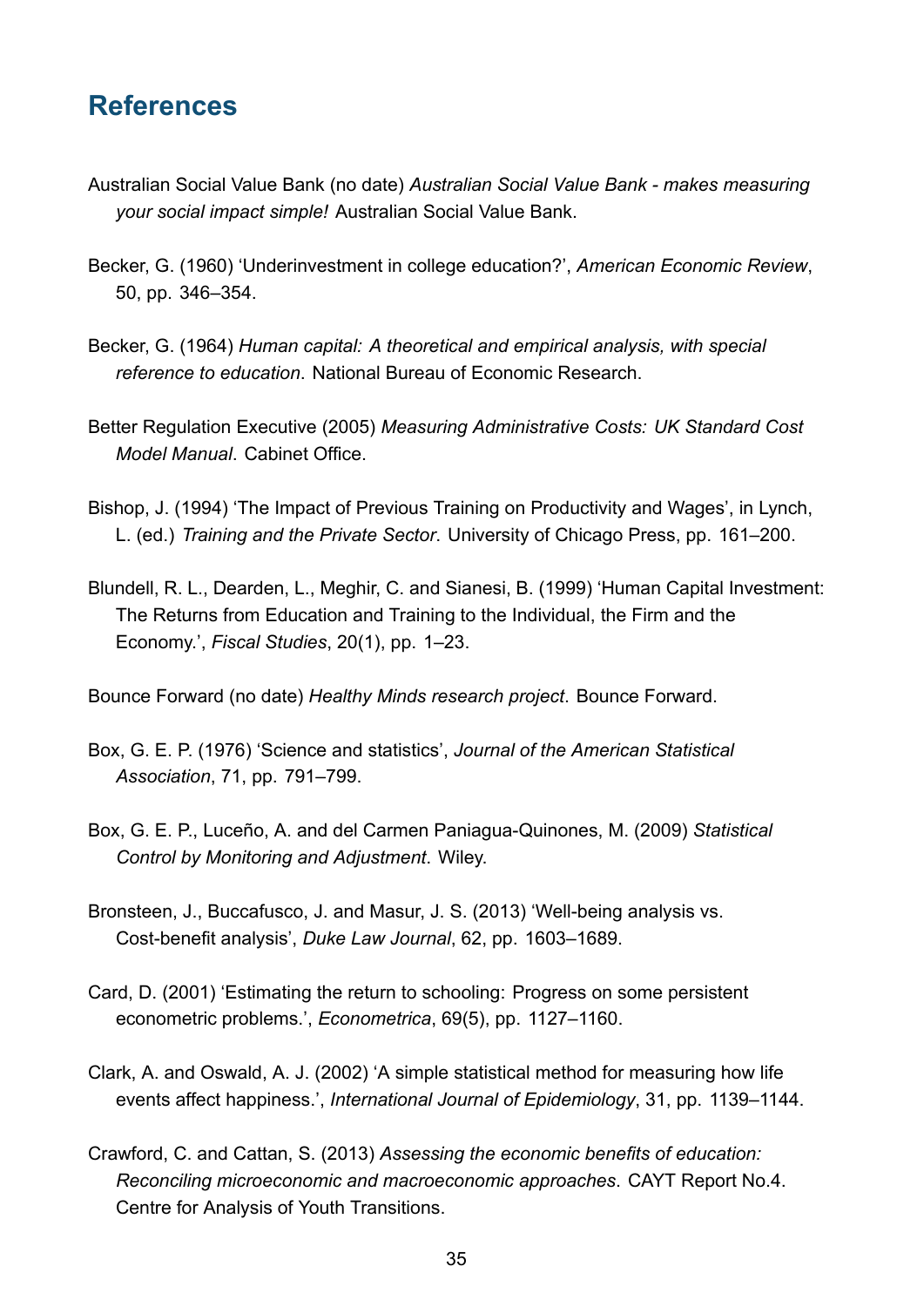- <span id="page-36-3"></span>Cunha, F. and Heckman, J. (2008) 'Formulating, identifying and estimating the technology of cognitive and noncognitive skill formation.', *Journal of human resources*, 43(4), pp. 738–782.
- <span id="page-36-4"></span>Cunha, F., Heckman, J. and Schennach, S. (2010) 'Estimating the Technology of Cognitive and Noncognitive Skill Formation.', *Econometrica*, 78(3), pp. 883–931.
- <span id="page-36-9"></span>Dearden, L., Reed, H. and Van Reenen, J. (2006) 'The Impact of Training on Productivity and Wages: Evidence from British Panel Data', *Oxford Bulletin of Economics and Statistics*, 68(4), pp. 397–421.
- <span id="page-36-8"></span>Department for Work and Pensions, Office for National Statistics and NatCen Social Research (2019) '*Family resources survey, 2017-2018*'. UK Data Service.
- <span id="page-36-5"></span>Di Tella, R. and MacCulloch, R. (2010) 'Happiness adaptation to income and to status in an individual panel', *Journal of Economic Behavior & Organization*, 76, pp. 834–852.
- <span id="page-36-1"></span>Diener, E. and Lucas, R. (1999) 'Personality and subjective wellbeing', in Kahneman, D., Diener, E., and Schwarz, N. (eds) *Wellbeing: The foundations of a hedonic psychology*. Russell Sage Foundation, pp. 213–229.
- <span id="page-36-11"></span>Dokal, B., McGee, A., McKay, E., Fitzpatrick, A., Hodgson, E., Matthews, P., Nickson, T., Bates, J., Miller, J. and Conlon, G. (2020) *National Citizen Service 2018 Evaluation: Main report*. DCMS Research Report. Department for Digital, Culture, Media & Sport.
- <span id="page-36-10"></span>Dolan, P. and Fujiwara, D. (2012) *Valuing Adult Learning: Comparing Wellbeing Valuation to Contingent Valuation*. BIS Research Paper No 85. Department for Business Innovation & Skills.
- <span id="page-36-0"></span>Dreze, J. and Stern, N. (1987) 'The Theory of Cost-Benefit Analysis', in Auerbach, A. J. and Feldstein, M. (eds) *Handbook of Public Economics, vol. 2*. Elsevier, pp. 909–989.
- <span id="page-36-6"></span>Easterlin, R. (1974) 'Does economic growth improve the human lot? Some empirical evidence', in David, R. and Reder, R. (eds) *Nations and households in economic growth: Essays in honor of Moses Abramovitz*. Academic Press, pp. 89–125.
- <span id="page-36-2"></span>Frijters, P., Johnston, D. W. and Shields, M. A. (2013) 'Does childhood predict adult life satisfaction? Evidence from British Cohort Surveys', *The Economic Journal*, 124, pp. F688–F719.
- <span id="page-36-7"></span>Fujiwara, D. (2010) *The Department for Work and Pensions Social Cost Benefit Analysis framework*. Working Paper No 86. Department for Work and Pensions.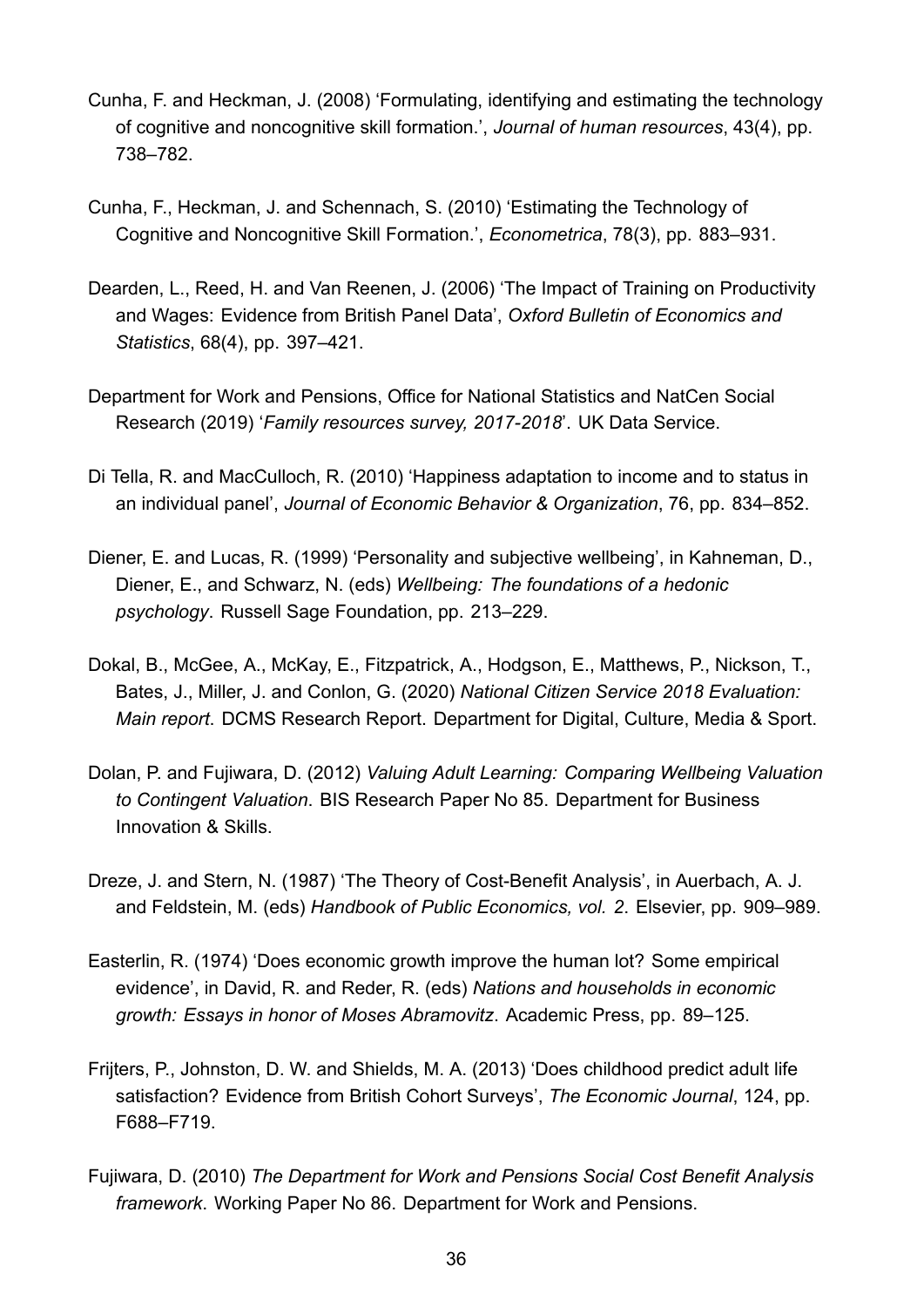- <span id="page-37-5"></span>Gambin, L., Beaven, R., Hogarth, T., May-Gillings, M. and Long, K. (2014) *Methodological Issues in Estimating the Value Added of Further Education, Higher Education and Skills: A review of relevant literature*. BIS Research Paper No. 166. Department for Business Innovation & Skills.
- <span id="page-37-10"></span>Glover, D. and Henderson, J. (2010) *Quantifying health impacts of government policies: A how-to guide to quantifying the health impacts of government policies*. Department of **Health**
- <span id="page-37-3"></span>Gregg, P., Jonsson, J., Macmillan, L. and Mood, C. (2017) 'The Role of Education for Intergenerational Income Mobility: A comparison of the United States, Great Britain, and Sweden', *Social Forces*, 96(1), pp. 121–152.
- <span id="page-37-6"></span>Hanushek, E. A. and Woessmann, L. (2015) *The Knowledge Capital of Nations: Education and the Economics of Growth*. Cambridge, MA: MIT Press Pages.
- <span id="page-37-7"></span>Hanushek, E. A. and Woessmann, L. (2020) 'A quantitative look at the economic impact of the European Union's educational goals', *Education Economics*, 28(3), pp. 225–244.
- <span id="page-37-8"></span>Hanushek, E. and Woessmann, L. (2020) *The economic impacts of learning losses*. OECD Education Working Papers 225. Organisation for Economic Co-operation and Development.
- <span id="page-37-4"></span>Hayward, H., Hunt, E. and Lord, A. (2014) *The economic value of key intermediate qualifications: Estimating the returns and lifetime productivity gains to GCSEs, A levels and apprenticeships*. Research Report. Department for Education.
- <span id="page-37-1"></span>HM Treasury (2020) *The Green Book: Central government guidance on appraisal and evaluation*.
- <span id="page-37-0"></span>Hodge, L., Little, A. and Weldon, M. (2021) *GCSE Attainment and Lifetime Earnings*. Research Report. Department for Education.
- <span id="page-37-9"></span>Jump and Simetrica (2017) *If you could bottle it... A wellbeing and human capital value for money analysis of the NCS 2015 programme*.
- <span id="page-37-2"></span>Keeley, B. (2007) *Human Capital: How what you know shapes your life*. OECD Insights. OECD Publishing.
- <span id="page-37-11"></span>Layard, R. (2019) *A Spending Review to Increase Wellbeing: : An open letter to the Chancellor, 2019*. All Party Parliamentary Group on Wellbeing Economics.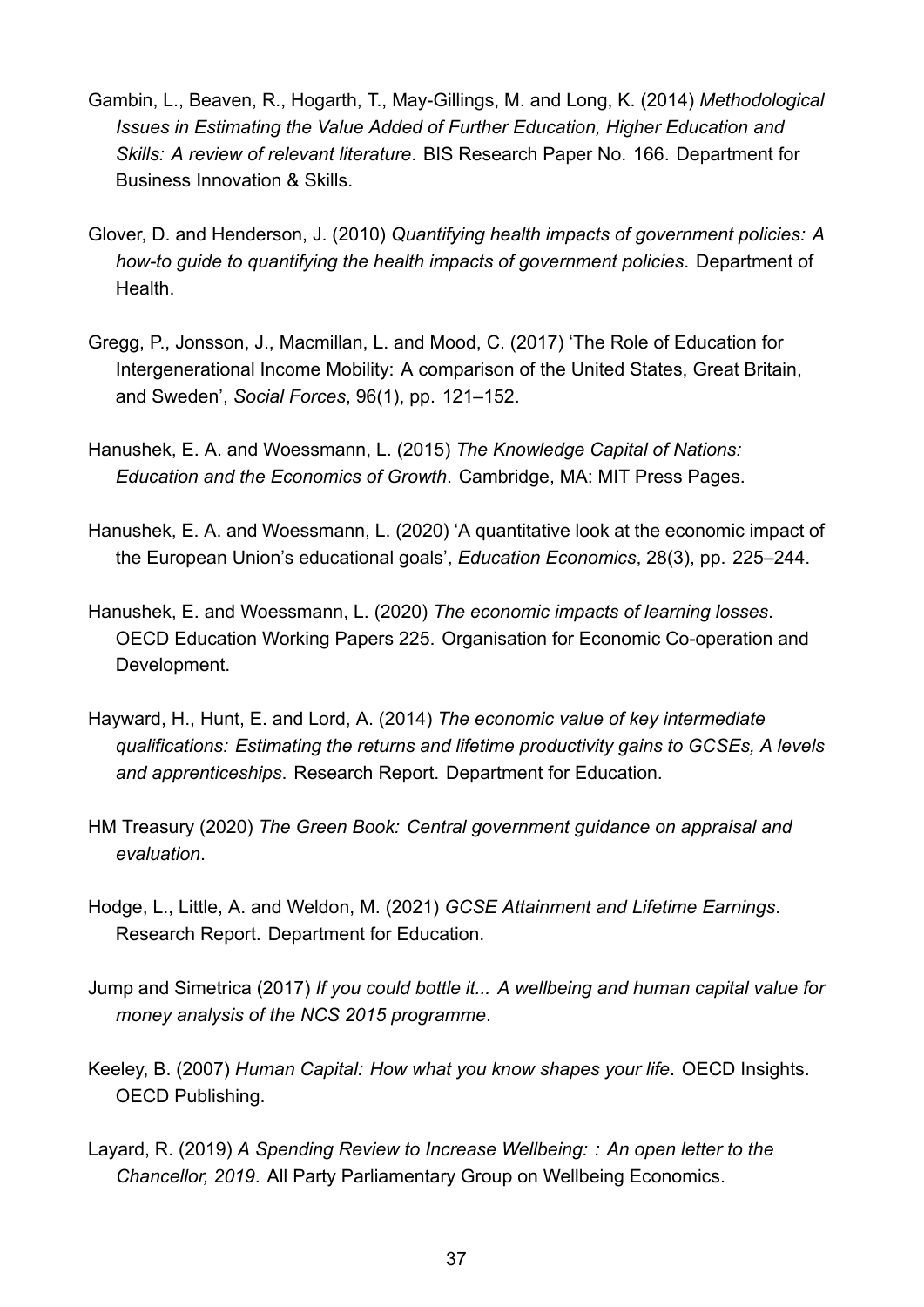- <span id="page-38-3"></span>Layard, R., Clark, A., Flèche, S., Ward, G. and Powdthavee, N. (2018) *The origins of happiness: The science of wellbeing over the life course.* Princeton, NJ: Princeton University Press.
- <span id="page-38-0"></span>Layard, R., Nickell, S. and Mayraz, G. (2008) 'The marginal utility of income.', *Journal of Public Economics,* 92, pp. 1846–1857.
- <span id="page-38-10"></span>Longhi, S., Nandi, A., Bryan, M., Connolly, S. and Gedliki, C. (2018) *Education to employment: The role of wellbeing*. What Works Centre for Wellbeing.
- <span id="page-38-6"></span>Machin, S., McNally, S. and Ruiz-Valenzuela, J. (2020) 'Entry through the narrow door: The costs of just failing high stakes exams', *Journal of Public Economics*, 190, pp. 104–224.
- <span id="page-38-11"></span>Maxwell, S., Henderson, D., McCloy, R. and Harper, G. (2011) *Social Impacts and Wellbeing: Multi-criteria analysis techniques for integrating nonmonetary evidence in valuation and appraisal. A discussion of current approaches and opportunities*. Defra Evidence and Analysis Series Paper 5. Department for Environment, Food & Rural Affairs.
- <span id="page-38-7"></span>Mincer, J. (1958) 'Investment in Human Capital and Personal Income Distribution', *Journal of Political Economy*, 66(4), pp. 281–302.
- <span id="page-38-12"></span>NICE (2013) *Guide to the methods of technology appraisal 2013*. National Institute for Health; Care Excellence (NICE).
- <span id="page-38-8"></span>NZ Treasury (2015) *Guide to Social Cost Benefit Analysis*. New Zealand Government Treasury.
- <span id="page-38-9"></span>NZ Treasury (2019) *The Treasury's CBAx Tool*. New Zealand Government Treasury.
- <span id="page-38-1"></span>O'Donnell, G., Deaton, A., Durand, M., Halpern, D. and Layard, R. (2014) *Wellbeing and Policy*. Legatum Institute.
- <span id="page-38-4"></span>ONS (2020a) *Households below average income: 1994/95 to 2018/19*.
- <span id="page-38-5"></span>ONS (2020b) *Index of Labour Costs per Hour, seasonally adjusted*.
- <span id="page-38-2"></span>Paull, G. and Xu, X. (2017) *Study of Early Education and Development (SEED): The potential value for money of early education*. Research Report. Department for Education.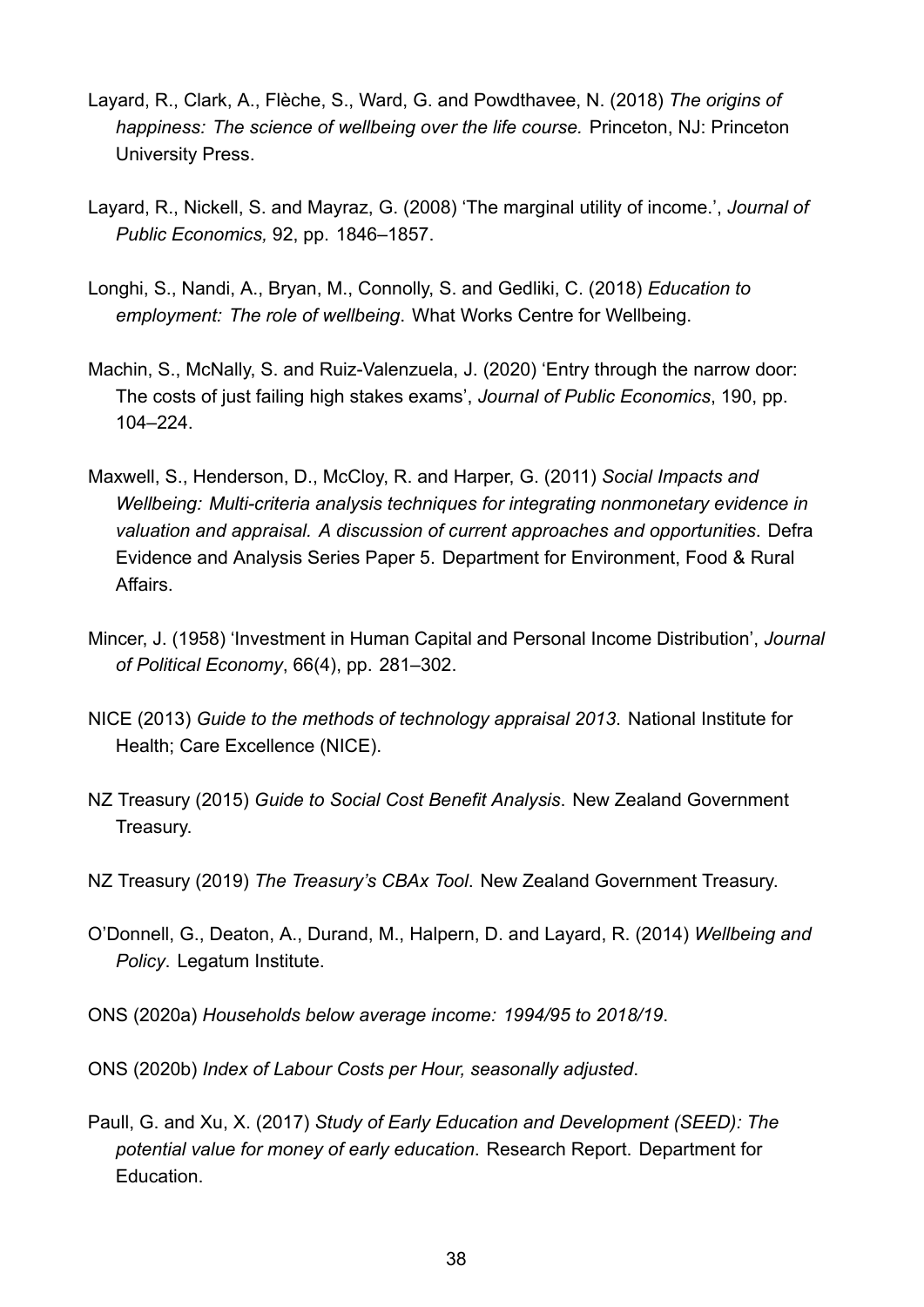- <span id="page-39-0"></span>Reynolds, A., Ou, S., Mondi, C. F. and Hayakawa, M. (2017) 'Processes of Early Childhood Interventions to Adult Well-Being', *Child Development*, 88(2), pp. 378–387.
- <span id="page-39-3"></span>Spence, M. (1973) 'Job Market Signaling', *The Quarterly Journal of Economics*, 87(3), pp. 355–374.
- <span id="page-39-1"></span>Valero, A. (2021) *Education and economic growth*. Programme on Innovation and Diffusion Working Paper 006. London School of Economics.
- <span id="page-39-2"></span>Wyness, G., Macmillan, L. and Anders, J. (2021) *Does education raise people's productivity or does it just signal their existing ability?* CEPEO Briefing Note Series 12. Centre for Education Policy and Equalising Opportunities (CEPEO), UCL Institute of Education.